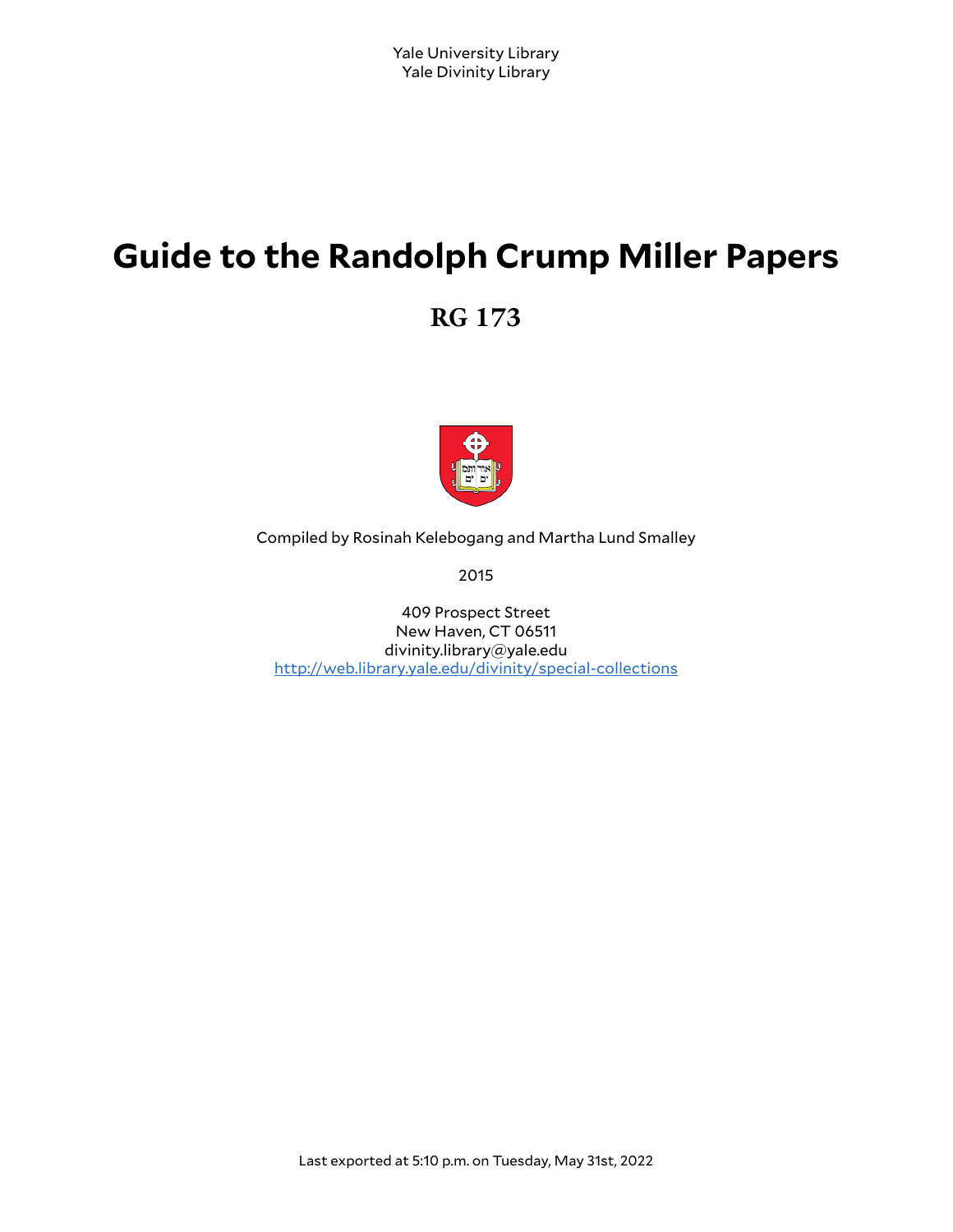# Table of Contents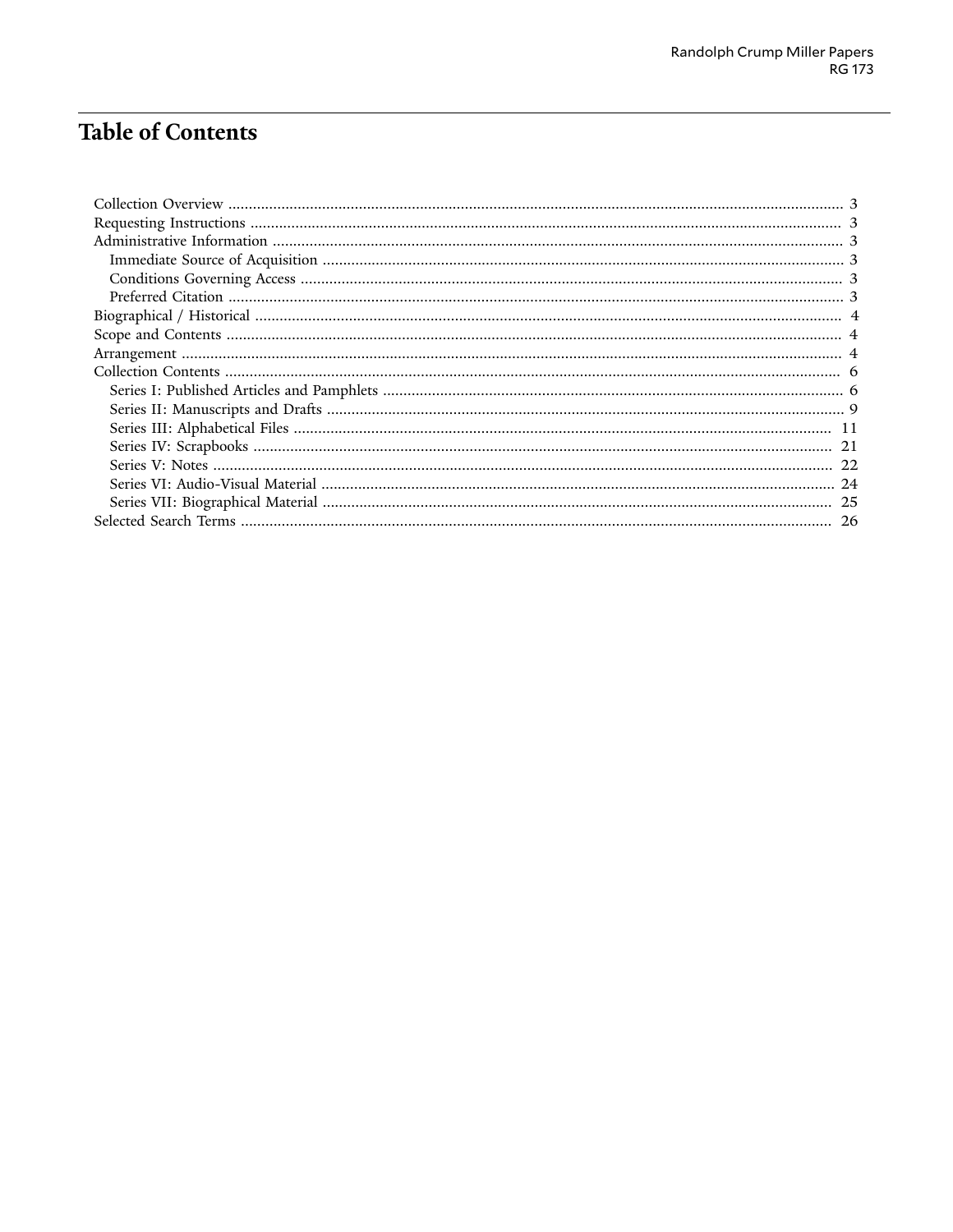### <span id="page-2-0"></span>**Collection Overview**

|                                                        | <b>REPOSITORY:</b> Yale Divinity Library<br>409 Prospect Street<br>New Haven, CT 06511<br>divinity.library@yale.edu<br>http://web.library.yale.edu/divinity/special-collections |
|--------------------------------------------------------|---------------------------------------------------------------------------------------------------------------------------------------------------------------------------------|
| <b>CALL NUMBER: RG 173</b>                             |                                                                                                                                                                                 |
|                                                        | <b>CREATOR:</b> Miller, Randolph Crump, 1910-2002                                                                                                                               |
|                                                        | <b>TITLE:</b> Randolph Crump Miller Papers                                                                                                                                      |
|                                                        | <b>DATES: 1932-1997</b>                                                                                                                                                         |
| <b>PHYSICAL DESCRIPTION: 13 linear feet (27 boxes)</b> |                                                                                                                                                                                 |
| <b>LANGUAGE: English</b>                               |                                                                                                                                                                                 |
|                                                        | <b>SUMMARY:</b> Writings, notes, and collected material document Miller's work. Randolph<br>Crump Miller was a professor of Christian Education at the Yale Divinity<br>School. |
|                                                        | <b>ONLINE FINDING AID:</b> To cite or bookmark this finding aid, please use the following link: https://<br>hdl.handle.net/10079/fa/divinity.173                                |

## <span id="page-2-1"></span>**Requesting Instructions**

To request items from this collection for use on site, please use the request links in the HTML version of this finding aid, available at [https://hdl.handle.net/10079/fa/divinity.173.](https://hdl.handle.net/10079/fa/divinity.173)

Key to the container abbreviations used in the PDF finding aid:

b. box

f. folder

# <span id="page-2-2"></span>**Administrative Information**

# <span id="page-2-3"></span>**Immediate Source of Acquisition**

Gift of R. C. Miller

## <span id="page-2-4"></span>**Conditions Governing Access**

The materials are open for research.

#### <span id="page-2-5"></span>**Preferred Citation**

Randolph Crump Miller Papers (RG 173), Special Collections, Yale Divinity School Library.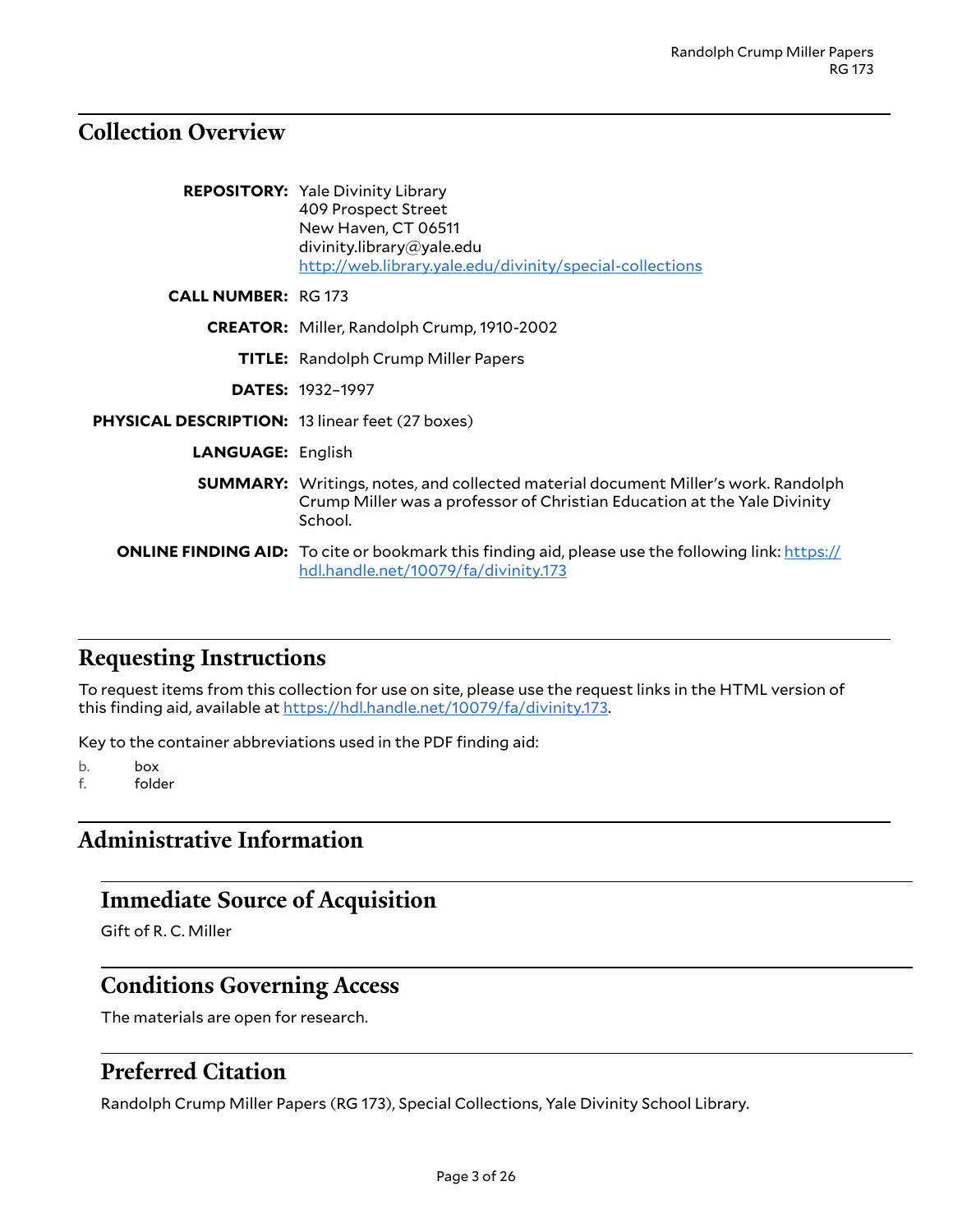# <span id="page-3-0"></span>**Biographical / Historical**

Randolph Crump Miller was born in Fresno, CA on October 1, 1910, the son of the Reverend Ray Oakley Miller and Laura Belle Crump Miller. He earned his B.A. degree from Pomona College in 1931. Miller came to Yale to study with Luther Weigle, Hugh Hartshorne, Robert Calhoun, and Douglas Clyde Macintosh. He was a special studnet at Episcopal Theological School in Cambridge, MA during 1935-1936 and received his Ph.D. from Yale in 1936. Miller was ordained in the Protestant Episcopal Church in 1935.

From 1936 to 1952 Miller taught at Church Divinity School of the Pacific, Berkeley, CA. He was also chaplain to Episcopal students at the University of California through 1940. In 1952 Miller returned to Yale as Professor of Christian Education on the Luther Weigle Fund. Upon the retirement of Paul Vieth in 1964, Miller became the Horace Bushnell Professor of Christian Nurture at Yale Divinity School. Miller received a D.D. from the Pacific School of Religion in 1952 and a D. D. from Episcopal Theological School in 1961. He became Professor Emeritus at Yale in 1981.

Over the course of his career, Miller wrote eighteen books (several translated into Japanese and Korean) and published many articles. His books include *What We Can Believe*, *Biblical Theology and Christian Education*, *Christian Nurture and the Church*, *Your Child's Religion: A Practical Guide for Parents*,  *The American Spirit in Theology*, *This We Can Believe*, and several others. His 1950 book, *The Clue to Christian Education*, was highly influential in the field of religious instruction. Miller gave sermons, lectures, and workshops throughout the United States and abroad. A jazz enthusiast and expert, Miller spoke widely on the theology of jazz, as well as on topics in theology and Christian education. From 1958-1978 he was editor of the interfaith journal, *Religious Education*, published by the Religious Education Association.

Professor Miller was a member of the Episcopal Evangelical Fellowship and the Religious Education Association. He was a trustee of the periodicals *The Churchman* and the *Anglican Theological Review*, and served as a consultant in Christian education for the National Council of Protestant Episcopal Churches. He served as director of Christian education at Trinity Church on the Green in New Haven from 1961-1971.

For more biographical information, see Miller's Festschrift: *Process and Relationship*, edited by Iris Cully and Kendig Brubaker Cully (Birmingham, AL: Religious Education Press, 1978).

## <span id="page-3-1"></span>**Scope and Contents**

Randolph C. Miller exerted a profound influence on religious education in the U.S. and throughout the world as professor of Christian education and theologian of process and relationship. These papers complement other the significant holdings in the field of religious education at the Yale Divinity Library, including the papers of George Albert Coe and Paul Vieth, and the archives of the Religious Education Association and the Association of Professors and Researchers in Religious Education.

Series I, Published Articles and Pamphlets, includes writings that Miller published throughout his long career. Many of these articles were gathered by the library over a period of years. Other articles by and about Miller are interspersed in the Alphabetical Files of Series III, which represent Miller's own office filing system. Series II, Manuscripts and Drafts, contains primarily typescript versions of articles and booklength writings that later appeared in published form. There are also typescript sermons in this series. The Alphabetical Files of Series III provide an excellent snapshot of Miller's accomplishments and interests. The Scrapbooks of Series IV contain material similar to that found in Series I and III, just in a different format. The Notes of Series V are Miller's handwritten notes for sermons, talks, etc. on a wide variety of topics. Series VI, Audio-Visual Material, includes a five-part video series entitled "A life in Education; A Conversation with Randolph Crump Miller" and a two-part audio series entitled "Theology of Jazz."

#### <span id="page-3-2"></span>**Arrangement**

I. Published Articles and Pamphlets II. Manuscripts and Drafts III. Alphabetical Files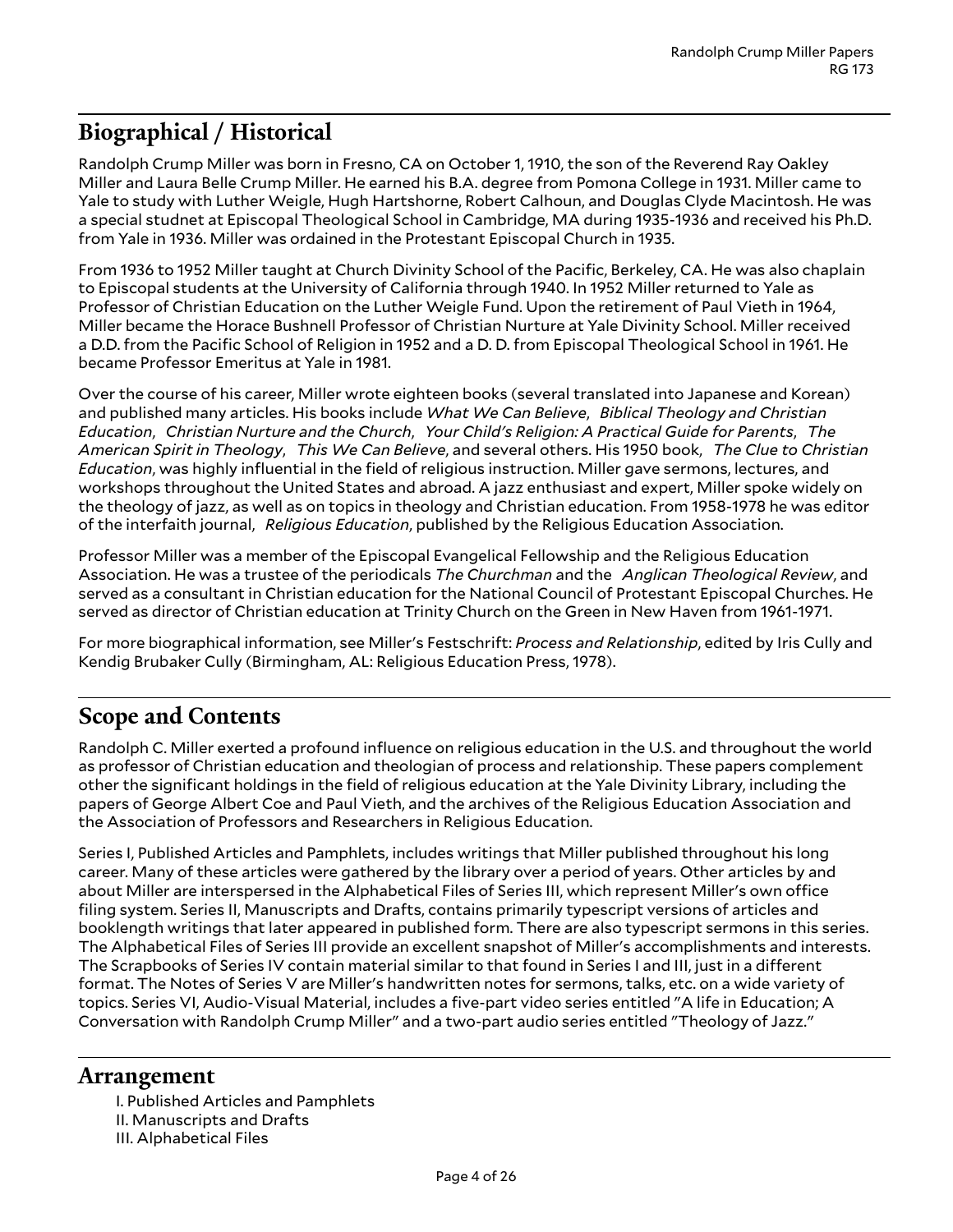IV. Scrapbooks V. Notes VI. Audio-Visual Material VII. Biographical Material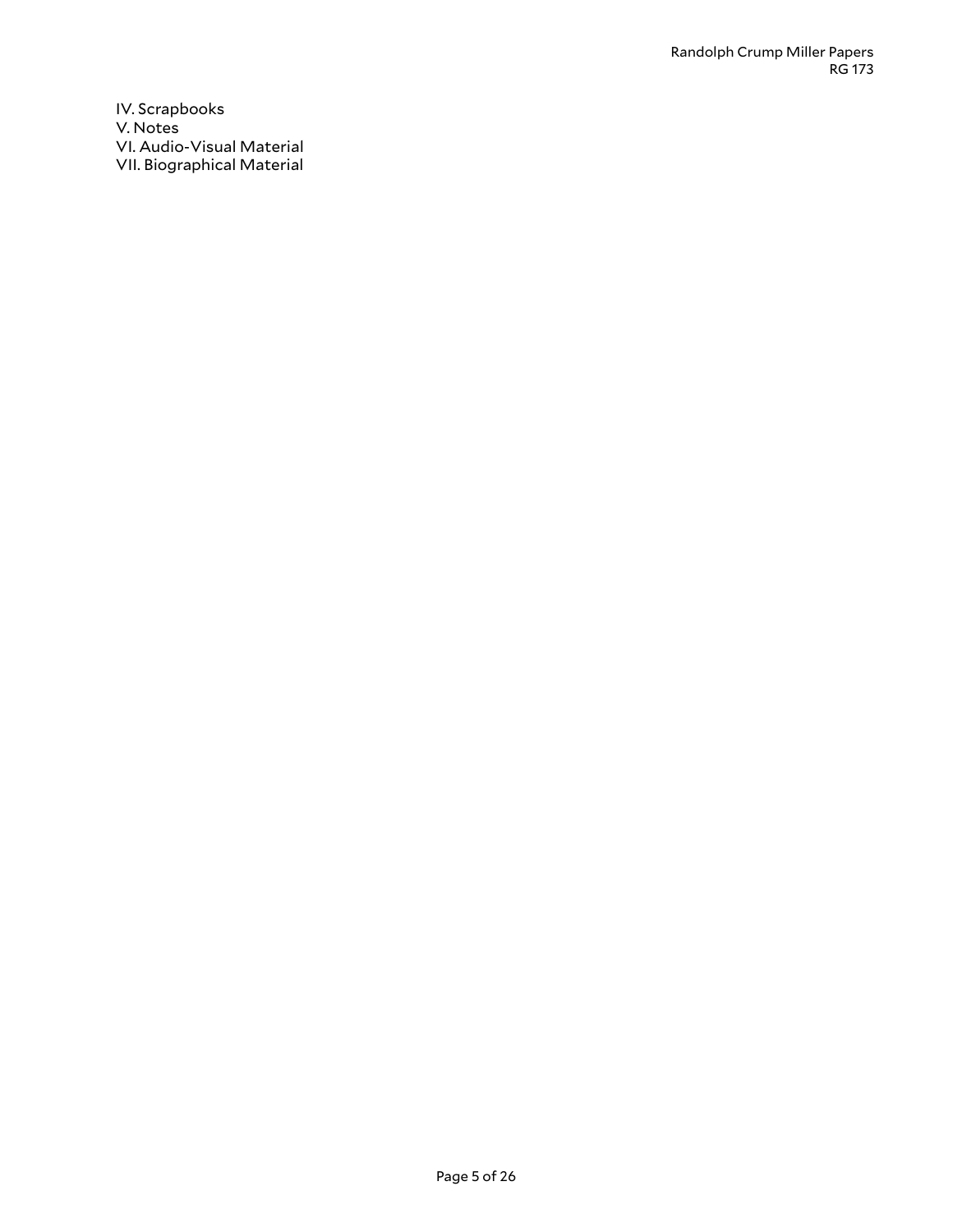# <span id="page-5-1"></span><span id="page-5-0"></span>**Collection Contents Series I: Published Articles and Pamphlets**

| b. 26, f. 1   | Bibliography of published works by RCM                                                                                     | no date                    |
|---------------|----------------------------------------------------------------------------------------------------------------------------|----------------------------|
| b. 26, f. 1   | The Abundant Life, a son's memorial to his father, The Churchman, pp. 10-11.                                               | 1958 December              |
| b. 26, f. 2   | Anxiety and Christian Education, The Pulpit, v. 28, no.4, pp. 4-5,18.                                                      | 1957 April                 |
| b. 26, f. 3   | Books Children Own, The Churchman, pp. 10-11.                                                                              | 1953 April                 |
| b. 1, f. 1    | "Bobby-Sox" Religion, Religious Education, pp. 107-113.                                                                    | 1946 March-<br>April       |
| b. 24, f. 284 | The Challenge of the Church: A Course on the Work of the Church for High School 1945<br>Students                           |                            |
| b. 1, f. 1    | The Challenge of the Ecumenical Movement to Church Education, Religious<br>Education, pp. 369-376.                         | 1966 September-<br>October |
| b. 1, f. 1    | Christian Education as a Theological Discipline and Method, Religious Education,<br>pp. 1-6.                               | 1953 November-<br>December |
| b. 25, f. 294 | Christian Insights for Marriage                                                                                            | 1961                       |
| b. 26, f. 4   | Dewey, Whitehead, and Christian Education, Lexington Theological Quarterly, pp.<br>111-121.                                | 1985 October               |
| b. 24, f. 284 | The Easter Event and Linguistic Analysis, Near East School of Theology Quarterly,<br>pp.6-21                               | 1967 April, July           |
| b. 25, f. 295 | Educational Mission of the Church                                                                                          | 1962                       |
| b. 1, f. 1    | Empirical Method and its Critics, Anglican Theological Review, pp. 27-34.                                                  | 1945 January               |
| b. 26, f. 5   | The Family Service, The Living Church, pp. 22-23.                                                                          | 1955 August                |
| b. 26, f. 6   | The Family Worships Together, Presbyterian Survey, pp. 16-17.                                                              | 1955 August                |
| b. 26, f. 6   | The Family Worships Together, Baptist Leader, pp. 5-6, 16.                                                                 | 1957 September             |
| b. 1, f. 1    | From Where I Sit: Some Issues in Christian Education, Religious Education, pp.<br>99-105.                                  | 1965 March-<br>April       |
| b. 26, f. 7   | From Where I Sit, Learning for Living, pp. 7-9                                                                             | 1968 May                   |
| b. 1, f. 1    | God as Idea and as Living. Christendom: Winter, 1946, pp. 57-64. (Part II in Learning 1946, 1968<br>for Living, 1968 Sep.) |                            |
| b. 1, f. 1    | The Holy Spirit and Christian Education, The 1962 Rufus Jones Lecture.                                                     | 1962                       |
| b. 1, f. 1    | The Holy Spirit and Christian Education, Biblical Theology, pp. 49-59.                                                     | 1962 October               |
| b. 1, f. 1    | Is Temple a Realist? Journal of Religion: pp. 44-54.                                                                       | 1939 January               |
| b. 25, f. 296 | Let's Explore the Philippines                                                                                              | n.d.                       |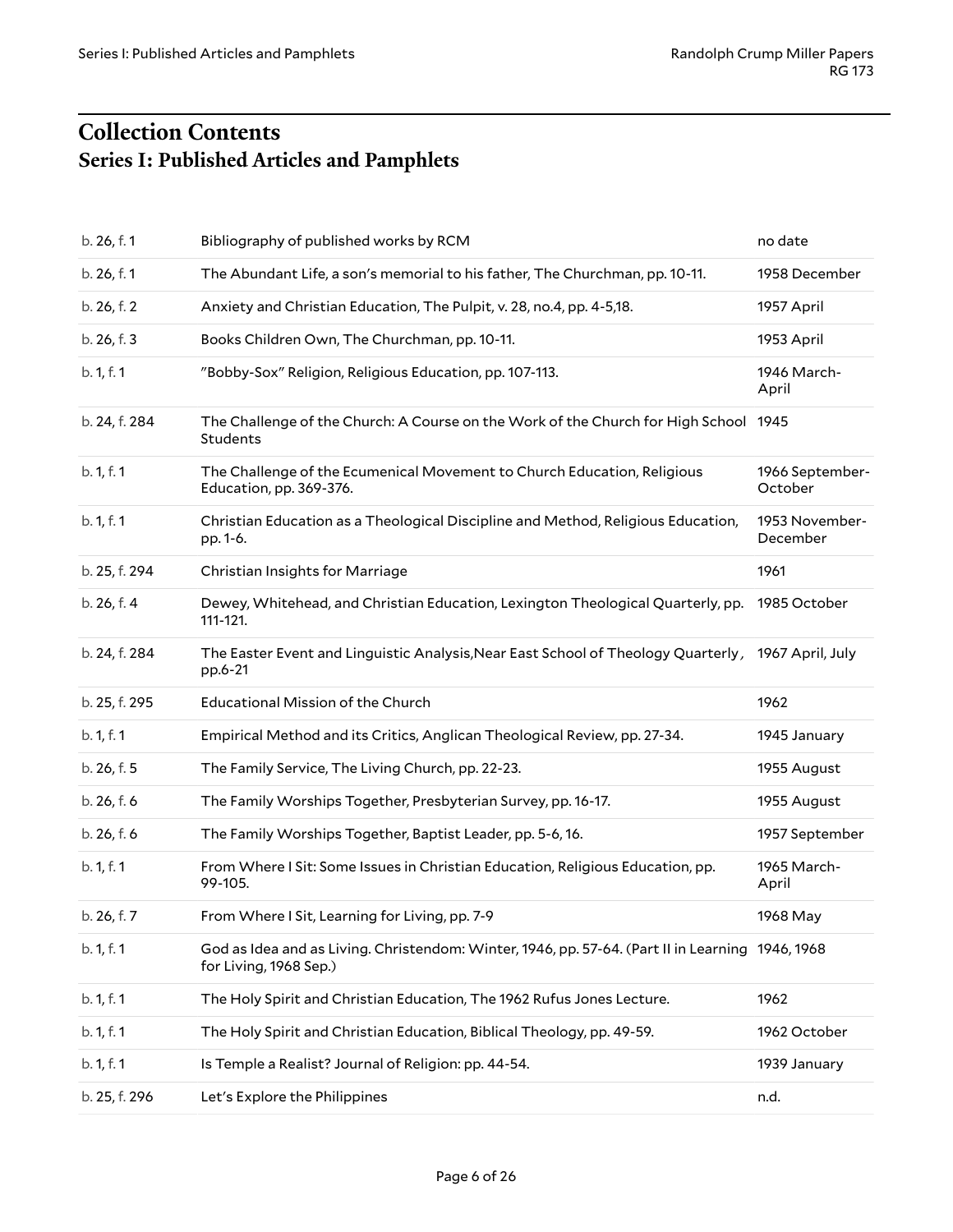| b. 24, f. 285 | Martin Lectures at Perkins School of Theology: Horace Bushnell, Prophet<br>to America's Children; God's Gift to the Imagination; A state Renewed in<br>Righteousness, Perkins Journal | 1979 Spring          |
|---------------|---------------------------------------------------------------------------------------------------------------------------------------------------------------------------------------|----------------------|
| b. 1, f. 1    | La missione educativa della Chiesa, La Scuola Domenicale, pp. 1-34.                                                                                                                   | 1961 March-<br>April |
| b. 1, f. 1    | Moral Behavior for Christians. Anglican Theological Review: pp. 3-11.                                                                                                                 | 1965 April           |
| b. 25, f. 297 | My Life is This                                                                                                                                                                       | n.d.                 |
| b. 24, f. 286 | New Curriculum in Orthodox Churches, Overseas Mission Review, vol. XII, pp.<br>32-34                                                                                                  | 1967                 |
| b. 1, f. 2    | The New Naturalism and Christianity. Anglican Theological Review: pp. 25-35.                                                                                                          | 1939 October         |
| b. 1, f. 2    | The Old Man and Liturgicum, The Witness, pp. 15-17.                                                                                                                                   | 1949 September       |
| b. 24, f. 286 | Our Common Biblical Heritage, The Witness, pp.12-14                                                                                                                                   | 1948 November<br>25  |
| b. 24, f. 287 | Our Money's Worth in Christian Education, The Southern Churchman                                                                                                                      | 1949 September<br>10 |
| b. 1, f. 2    | Pastoral Psychology and Christian Education, Pastoral Psychology, 8 pp.                                                                                                               | 1951 October         |
| b. 24, f. 287 | The Prayer Book and the Red Network, The Churchman, p. 12                                                                                                                             | 1945 November<br>15  |
| b. 1, f. 2    | Probleme der Christlichen Unterweisung in den Vereinigten Staaten. Lutherische<br>Rundschau: pp. 138-151.                                                                             | 1958 October         |
| b. 24, f. 288 | Prophetic Religion and Culture, Religion and Education, pp. 33-39, Vol. 24 No. 1                                                                                                      | 1997                 |
| b. 1, f. 2    | Protestant Nurture in a Changing World. Religious Education: pp. 201-206.                                                                                                             | 1961 May-June        |
| b. 1, f. 2    | The Relevance of Christian Ethics. Religion in Life: pp. 205-215.                                                                                                                     | 1945 Spring          |
| b. 26, f. 8   | The Religious Education Scene, The New Review of Books and Religion, v. iv, pp. 4,<br>24.                                                                                             | 1980 June            |
| b. 1, f. 2    | (compiler) Some Asian Reflections on Christian Education. Religious Education: pp. 1971 March-<br>119-128.                                                                            | April                |
| b. 1, f. 2    | Some Weaknesses and Resources of the Christian Church, The Journal of Religious 1946-1947<br>Thought, pp. 16-33.                                                                      | Autumn-Winter        |
| b. 26, f. 9   | Something New in Religious Education, The Churchman, pp. 6, 12.                                                                                                                       | 1955 May             |
| b. 1, f. 2    | Theology and the Understanding of Children, Pastoral Psychology, 7 pp.                                                                                                                | 1952 June            |
| b. 1, f. 2    | Theology in Transition. Journal of Religion: pp. 160-168.                                                                                                                             | 1940 April           |
| b. 1, f. 2    | What Kind of Church is the Episcopal Church? It it Protestant or Catholic?<br>Decently and In Order, The Pacific Churchman, 3 pp.                                                     | 1941 June            |
| b. 1, f. 2    | Whitehead and Religious Education. Religious Education:pp. 315-322.                                                                                                                   | 1973 May-June        |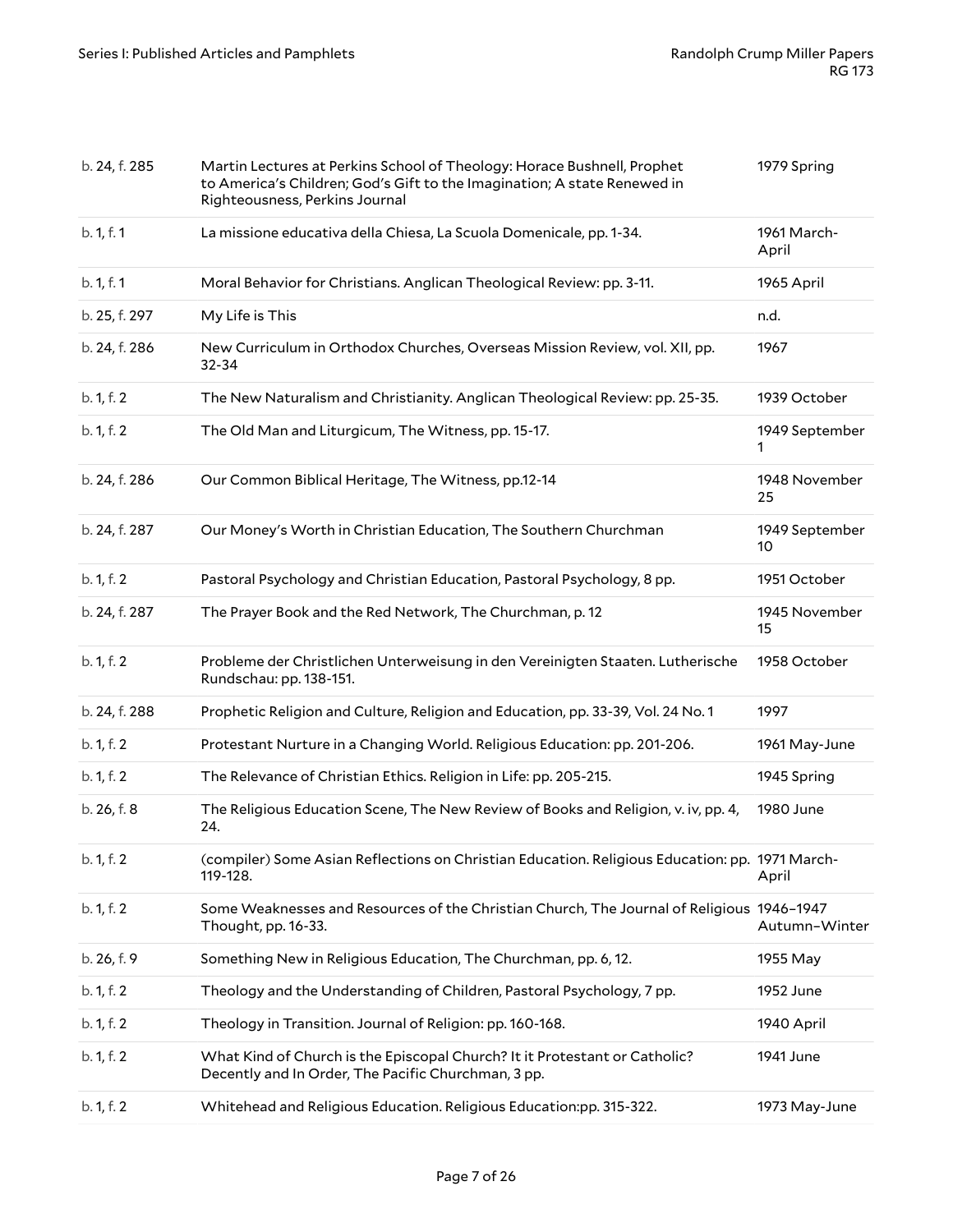| b. 26, f. 13 | Book reviews by RCM     | 1956, 1960, no<br>date |
|--------------|-------------------------|------------------------|
| b. 26. f. 14 | Reviews of works by RCM | 1956.1957              |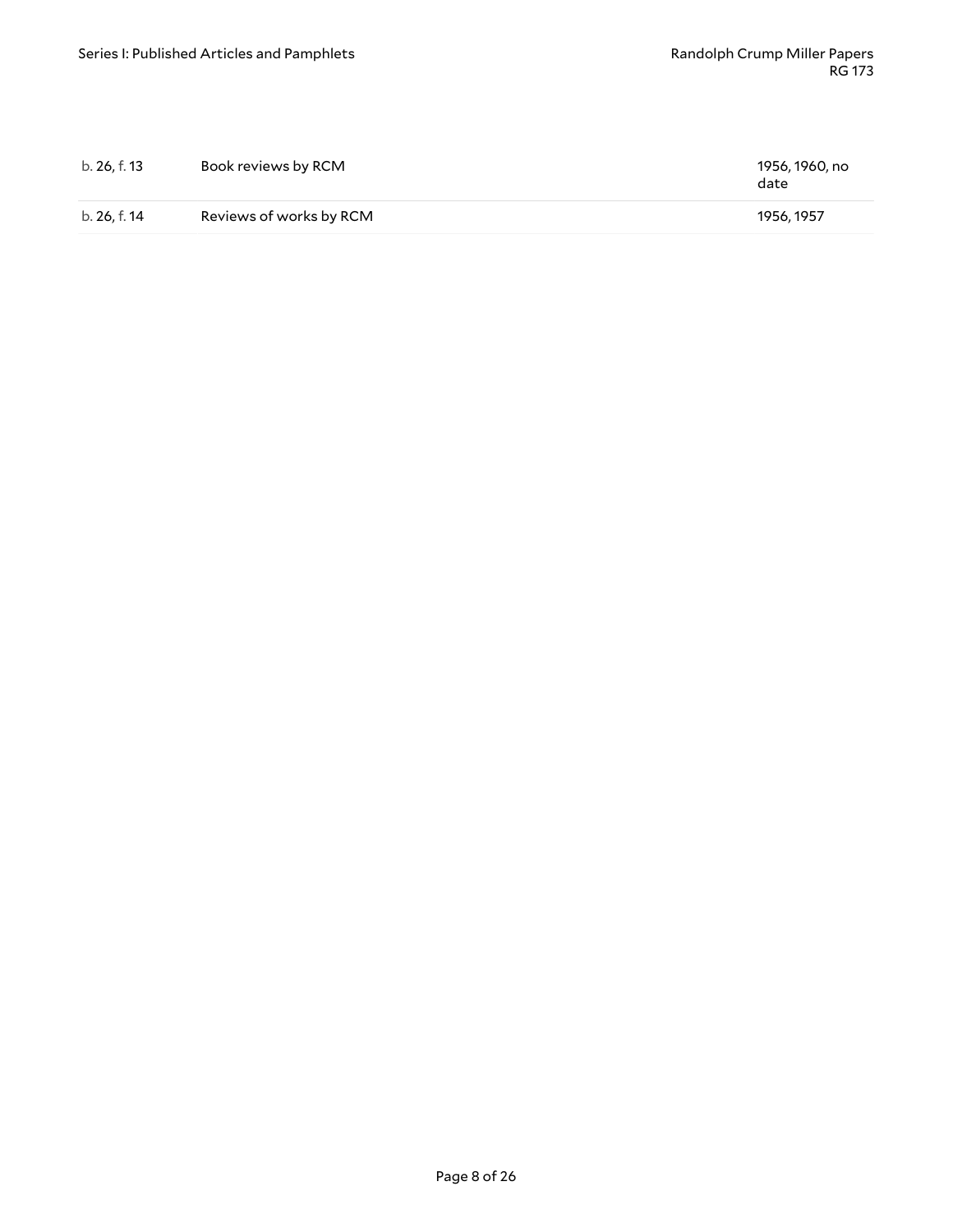# <span id="page-8-0"></span>**Series II:** Manuscripts and Drafts

| b. 26, f. 10  | American Theology Today                                                                                                                  | 1989       |
|---------------|------------------------------------------------------------------------------------------------------------------------------------------|------------|
| b. 1, f. 3-5  | The Art of Dying (published as Live Until You Die, 1973)                                                                                 |            |
| b. 1, f. 6-7  | Be Not Anxious -- 3 drafts (published in 1957)                                                                                           |            |
| b. 2, f. 8    | Be Not Anxious - continued                                                                                                               |            |
| b. 2, f. 9-10 | Biblical Theology and Christian Education (published in 1956)                                                                            |            |
| b. 26, f. 10  | <b>Broken Bones</b>                                                                                                                      | no date    |
| b. 24, f. 289 | Christianity in the World Today (sermon)                                                                                                 |            |
| b. 26, f. 10  | A Congressional Investigation of the Prophets                                                                                            | no date    |
| b. 26, f. 10  | Consultation on the Teaching of Practical Theology                                                                                       | 1967       |
| b. 24, f. 289 | The Clue to Christian Education                                                                                                          |            |
| b. 26, f. 11  | Dewey, Whitehead and Christian Education                                                                                                 | 1985       |
| b. 24, f. 290 | The Doctrine of Grace: Its Biblical Interpretation                                                                                       |            |
| b. 24, f. 290 | Douglas Clyde Macintosh: A Centennial Tribute (contributor) (1978)                                                                       |            |
| b. 26, f. 11  | <b>Education for Living</b>                                                                                                              | no date    |
| b. 27, f. 1   | An Empirical Quest for God                                                                                                               | circa 1947 |
| b. 26, f. 11  | <b>Final Examination Questions</b>                                                                                                       | no date    |
| b. 24, f. 290 | God and the Nation                                                                                                                       |            |
| b. 26, f. 11  | Horace Bushnell: Prophet to America's Children                                                                                           | no date    |
| b. 2, f. 11   | I Remember Jesus (published in 1958)                                                                                                     |            |
| b. 2, f. 12   | Images of Man and the American Scene (published in What is the Nature of Man?<br>Images of Man in our American Culture, 1959)            |            |
| b. 26, f. 11  | The Influence of William James on Religion                                                                                               | 1992       |
| b. 2, f. 13   | Kyrkans Uppfostrande Mission                                                                                                             |            |
| b. 2, f. 14   | Drafts for The Language Gap and God; Religious Language and Christian<br>Education, 1970.: "The Language Gap and God"                    |            |
| b. 2, f. 15   | Drafts for The Language Gap and God; Religious Language and Christian<br>Education, 1970.: "Linguistic Analysis and Religious Education" |            |
| b. 2, f. 16   | Drafts for The Language Gap and God; Religious Language and Christian<br>Education, 1970.: "Religious Language and Christian Education"  |            |
| b. 3, f. 17   | Lectures on the Nature of the Church and Christian Education, 1954 (basis for<br>Christian Nurture and the Church, 1961)                 |            |
| b. 3, f. 18   | Living With Anxiety (published in 1971)                                                                                                  |            |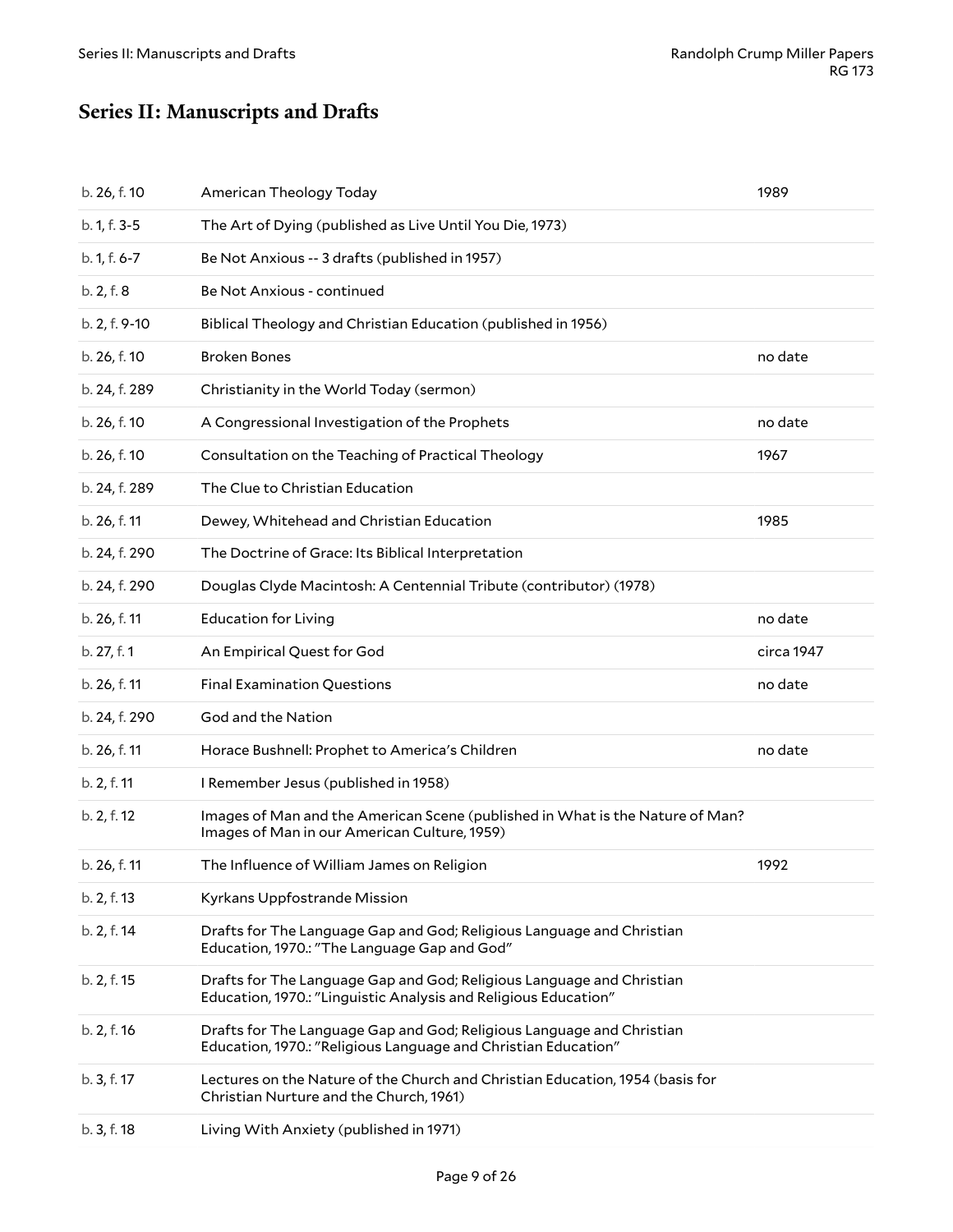| b. 24, f. 291  | Models of MInistry (sermon, 1987)                                                                           |         |
|----------------|-------------------------------------------------------------------------------------------------------------|---------|
| b. 24, f. 291  | A More Effective Church (sermon)                                                                            |         |
| b. 26, f. 11   | The Mystery of God                                                                                          | 1948    |
| b. 26, f. 11   | Notes from a Chaplain's Diary                                                                               | no date |
| b. 24, f. 291  | The Old Man and the Prayer Book                                                                             |         |
| b. 24, f. 292  | Our Faith and How We Communicate It (Address, 1956)                                                         |         |
| b. 24, f. 292  | Professor Macintosh and Empirical Theology                                                                  |         |
| b. 26, f. 11   | Religion is any Subject                                                                                     | no date |
| b. 26, f. 12   | Rethinking Empiricism in Theology                                                                           | 1988    |
| b. 3, f. 19-21 | The Spirit of American Theology (published as The American Spirit in Theology,<br>1974)                     |         |
| b. 4, f. 22    | The Spirit of American Theology (published as The American Spirit in Theology,<br>1974) (continued)         |         |
| b. 26, f. 12   | Stories on the Drama of Redemption for 10th Grade                                                           | no date |
| b. 4, f. 23    | A Symphony of the Christian Year (published in 1954)                                                        |         |
| b. 4, f. 24-25 | The Theory of Christian Education Practice: How Theology Affects Christian<br>Education (published in 1980) |         |
| b. 4, f. 26    | The Theory of Christian Education Practice (cont'd)                                                         |         |
| b. 26, f. 12   | Things are happening at C.D.S.P.                                                                            | no date |
| b. 5, f. 27-30 | Your Child's Religion -- 2 drafts (published in 1962)                                                       |         |
| b. 6, f. 31-33 | What We Believe and What We Do [also "This We Can Believe"] (published as<br>"What We Can Believe", 1976)   |         |
| b. 24, f. 292  | What is Love?                                                                                               |         |
| b. 26, f. 12   | Whither? A Treatment of the Future of Religion                                                              | 1931    |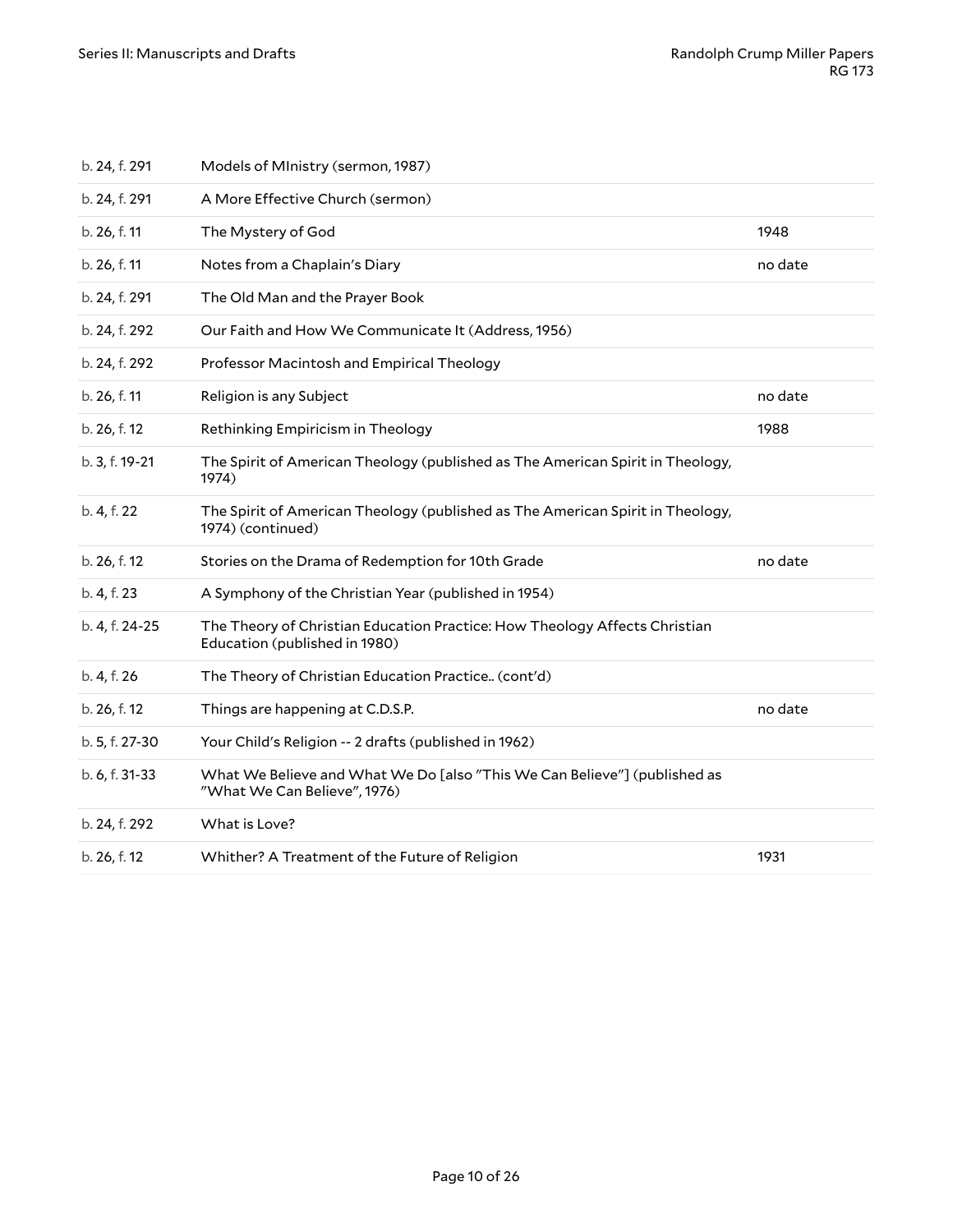# <span id="page-10-0"></span>**Series III: Alphabetical Files**

| b. 6, f. 34    | Adam, Eve and Darwin                                                                                                                                                                                                   |              |
|----------------|------------------------------------------------------------------------------------------------------------------------------------------------------------------------------------------------------------------------|--------------|
| b. 7, f. 35    | Adnee Hall Lectures on Youth on the "Church's Ministry to Youth"                                                                                                                                                       | 1958         |
| b. 7, f. 36    | Adult Christian Education in the Church                                                                                                                                                                                | 1963         |
| b. 7, f. 37    | Alexander, Hartley Burr, a Special Report on the Epistemology of Anxiety and<br>Christian Education.                                                                                                                   | 1957         |
| b. 7, f. 38    | Anxiety and Learning                                                                                                                                                                                                   | 1964         |
| b. 7, f. 39    | A Barber's Dream, Forth                                                                                                                                                                                                | 1948 Mar     |
| b. 7, f. 39    | Article about Miller: The Southern Churchman                                                                                                                                                                           | 1949 Oct     |
| b. 7, f. 40    | Article about Miller: Randolph Crump Miller: Theologian-Educator, by Sara Little;<br>Religious Education, Special Edition: Pioneers of Religious Education in the 20th<br>Century: A Festschrift for Herman E. Wornom. | 1978 Sep-Oct |
| b. 7, f. 41    | Authority and Freedom in Doctrine                                                                                                                                                                                      | 1948         |
| b. 7, f. 42    | Beecher Lectures, Yale University                                                                                                                                                                                      | 1933 or 1934 |
| b. 7, f. 43    | Bergson, Henri: writings re.                                                                                                                                                                                           |              |
| b. 7, f. 43    | In Estimation of Bergson                                                                                                                                                                                               |              |
| b. 7, f. 44    | Beware of Spiritual Sabotage: A Needed Warning to Careless Americans, The<br>Churchman                                                                                                                                 | 1942 Mar 15  |
| b. 7, f. 45    | Bible, writings re.                                                                                                                                                                                                    | 1934-1936.   |
| b. 7, f. 46    | The Bible as Literature, Lectures on                                                                                                                                                                                   | 1945         |
| b. 7, f. 47    | <b>Biblical Theological Workshop</b>                                                                                                                                                                                   | 1956         |
| b. 7, f. 48    | <b>Bibliographies by Miller</b>                                                                                                                                                                                        |              |
| b. 7, f. 49    | Bibliographies of Miller's writings                                                                                                                                                                                    |              |
| b. 7, f. 50    | Book Notes (by Miller), published in Findings                                                                                                                                                                          | 1959         |
| b. 7, f. 51    | Book reviews by Miller                                                                                                                                                                                                 |              |
| b. 7, f. 52    | Book reviews of Miller's works                                                                                                                                                                                         |              |
| b. 7, f. 53    | Book reviews of: The Clue to Christian Education                                                                                                                                                                       | 1950         |
| b. 8, f. 54-55 | The Theory of Christian Education Practice                                                                                                                                                                             |              |
| b. 8, f. 56    | <b>Bushnell: Martin Lectures</b>                                                                                                                                                                                       |              |
| b. 8, f. 57    | Bushnell, the Family and Children, Religious Education                                                                                                                                                                 | 1979 May-Jun |
| b. 9, f. 58    | <b>Catholic Education</b>                                                                                                                                                                                              | 1951         |
| b. 9, f. 59    | Children, writings re.:                                                                                                                                                                                                |              |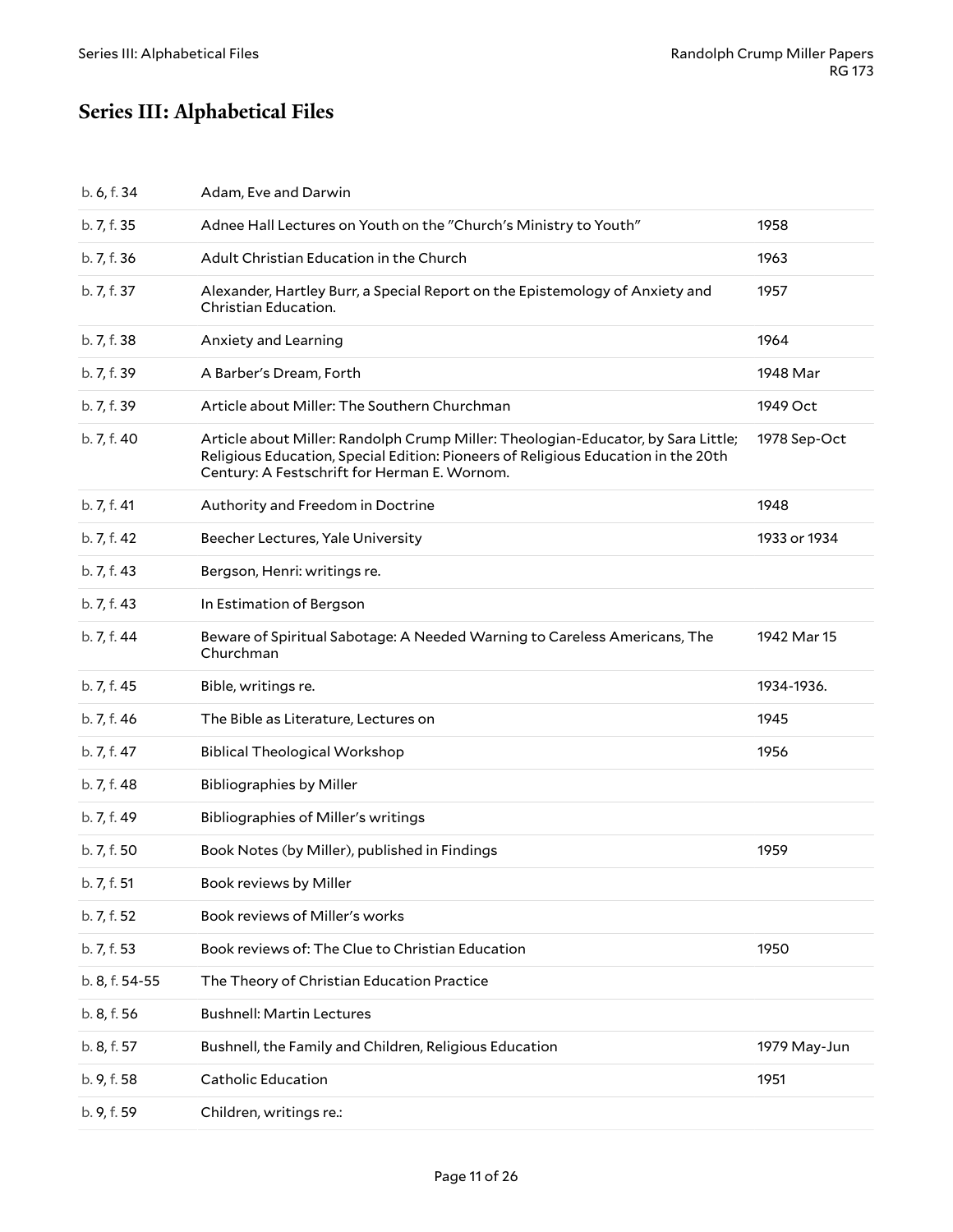| b. 9, f. 59  | Children's Questions About Faith                                                                   |                 |
|--------------|----------------------------------------------------------------------------------------------------|-----------------|
| b. 9, f. 60  | Half of His Religion at Three                                                                      |                 |
| b. 9, f. 61  | Christian Education, writings re.                                                                  |                 |
| b. 9, f. 62  | Christian Education as a Theological Discipline and Method.                                        |                 |
| b. 9, f. 63  | Christian Education in a Secular Society, Lutheran Education                                       | 1966 Sep        |
| b. 9, f. 64  | <b>Christian Education in the United States</b>                                                    | 1958            |
| b. 9, f. 65  | Christian Education Report, The Southern Churchman                                                 | 1949 Sep 10     |
| b. 9, f. 66  | Christian Faith and Life Series                                                                    |                 |
| b. 9, f. 67  | Church, writings re.:                                                                              |                 |
| b. 9, f. 67  | The Middle is Always Up                                                                            |                 |
| b. 9, f. 67  | You Need the Church                                                                                |                 |
| b. 9, f. 68  | The Church and Christian Education: Eden Lectures                                                  | 1954            |
| b. 9, f. 69  | The Church and Christian Education: Notes                                                          |                 |
| b. 9, f. 69  | The Church and Christian Education: Chapter 1: A Class is Not a Group                              |                 |
| b. 9, f. 70  | Church as a Redemptive Community: writings, speeches re.                                           |                 |
| b. 9, f. 71  | The Church School of Tomorrow, The Southern Churchman                                              | 1945 Sep 1      |
| b. 9, f. 72  | The Church's Nature and Christian Education.                                                       |                 |
| b. 9, f. 73  | Climbers of the Steep Ascent, by Mary Jennes; Revised, introduction and several<br>chapters by RCM | 1957            |
| b. 9, f. 74  | Comparative Religions, writings and notes re.                                                      | 1932-1936, n.d. |
| b. 9, f. 75  | Concordat - A Working Principle (letter to the Editor), The Southern Churchman                     | 1940 Oct 19     |
| b. 9, f. 76  | Confirmation, letter re.                                                                           | 1958 Feb 16     |
| b. 9, f. 77  | Conscience and Compromise                                                                          | 1957            |
| b. 9, f. 78  | Contemporary Images of Man.                                                                        |                 |
| b. 10, f. 79 | Continuity and Contrast in the Future of Religious Education                                       | 1976            |
| b. 10, f. 80 | Creeds, writings re.: The Apostles' Creed and the Modern Man                                       |                 |
| b. 10, f. 80 | Creeds, writings re.: Where Our Creeds Came From                                                   |                 |
| b. 10, f. 81 | Curriculum Development, writings re.: Lessons the Children Like                                    |                 |
| b. 10, f. 82 | Day by Day - Meditations for the week of July 17-23, 1960: We Love Because                         | 1960 Jul        |
| b. 10, f. 82 | Day by Day - Meditations for the week of July 17-23, 1960: Jesus Loves Me                          | 1960 Jul        |
| b. 10, f. 82 | Day by Day - Meditations for the week of July 17-23, 1960: Don't Be a Diotrephes                   | 1960 Jul        |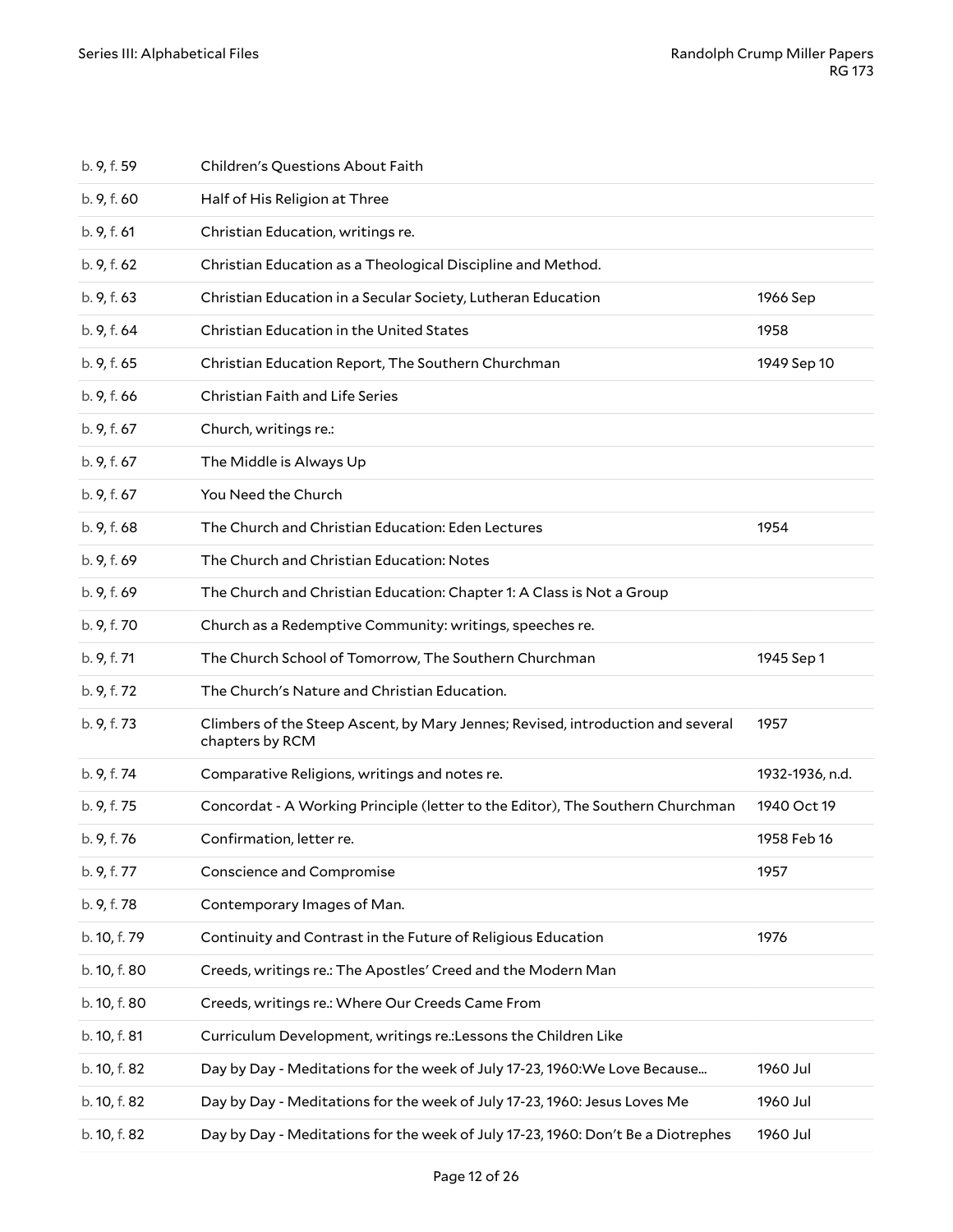| b. 10, f. 82 | Day by Day - Meditations for the week of July 17-23, 1960: Loving God Means                                      | 1960 Jul    |
|--------------|------------------------------------------------------------------------------------------------------------------|-------------|
| b. 10, f. 82 | Day by Day - Meditations for the week of July 17-23, 1960: The Body of Christ                                    | 1960 Jul    |
| b. 10, f. 82 | Day by Day - Meditations for the week of July 17-23, 1960: Be Not Anxious                                        | 1960 Jul    |
| b. 10, f. 82 | Day by Day - Meditations for the week of July 17-23, 1960: Nobody Loves Me                                       | 1960 Jul    |
| b. 10, f. 83 | Democracy in the Church                                                                                          |             |
| b. 10, f. 84 | Dewey, Whitehead and Christian Education, Lexington Theological Quarterly                                        | 1985 Oct    |
| b. 10, f. 85 | "Dialog Sermons" for Radio, The Southern Churchman                                                               | 1949 Jul 30 |
| b. 10, f. 86 | Do We Need an Ordained Ministry?, The Pulpit                                                                     | 1967 May    |
| b. 10, f. 87 | Education for Christian Living: Chapter manuscript                                                               | 1953        |
| b. 10, f. 87 | Education for Christian Living: brochure                                                                         | 1963        |
| b. 10, f. 88 | Education for Christian Living (evaluations)                                                                     |             |
| b. 10, f. 89 | <b>Education for Living</b>                                                                                      |             |
| b. 10, f. 90 | Education for Living in a Changing World: A Protestant Viewpoint                                                 |             |
| b. 10, f. 91 | Education for Redemption, International Journal of Religious Education                                           | 1956 Mar    |
| b. 10, f. 92 | Education in the Episcopal Church: Offsetting a Basic Sickness, The Churchman                                    | 1946 May 15 |
| b. 10, f. 93 | The Education of Christians, The Pulpit                                                                          | 1956 May    |
| b. 10, f. 94 | Education to Be the Church - Outline of lectures by RCM at St. Augustine's<br>College, Canterbury: Chapters 1-5  |             |
| b. 10, f. 95 | Education to Be the Church - Outline of lectures by RCM at St. Augustine's<br>College, Canterbury: Chapters 6-12 |             |
| b. 10, f. 96 | Empiricism, writings re.: Empirical Method and Its Critics                                                       |             |
| b. 10, f. 96 | Empiricism, writings re.: Empiricism and Analogical Theology                                                     |             |
| b. 10, f. 96 | Empiricism, writings re.: Empiricism and Process Theology: God is What God Does                                  |             |
| b. 10, f. 96 | Empiricism, writings re.: The Importance and Limitations of Empirical Method in<br>Religious Knowledge           |             |
| b. 10, f. 96 | Empiricism, writings re.: Meanings of Empiricism                                                                 |             |
| b. 10, f. 96 | Empiricism, writings re.: The New Naturalism and Christianity                                                    |             |
| b. 10, f. 97 | The Essence of Christianity                                                                                      |             |
| b. 10, f. 98 | Ethics, writings re. Americanism, Communism and Fascism                                                          |             |
| b. 10, f. 98 | Ethics, writings re. The Growth of the Hebrew Idea of God                                                        |             |
| b. 10, f. 98 |                                                                                                                  |             |
|              | Ethics, writings re. The Relevance of Christian Ethics                                                           |             |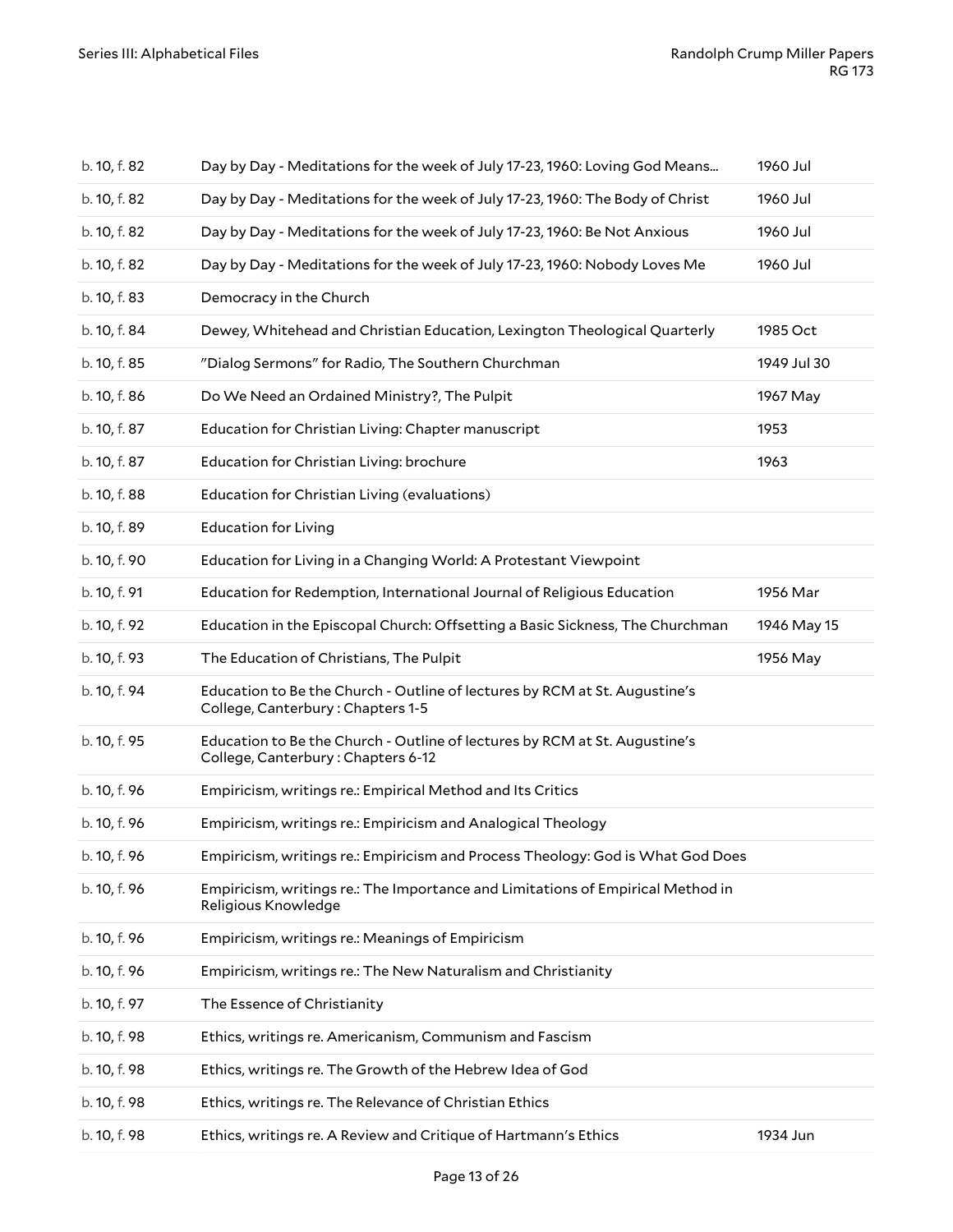| b. 10, f. 98  | Ethics, writings re. What Do We Mean By Moral Values, Ethical Decisions, Spiritual<br>Resources?                                                                                                                                                                                                                                            |           |
|---------------|---------------------------------------------------------------------------------------------------------------------------------------------------------------------------------------------------------------------------------------------------------------------------------------------------------------------------------------------|-----------|
| b. 10, f. 98  | Ethics, writings re. Class notes: subjects include Greek Ethics, Christian Ethics,<br>Prophets, Deuteronomic School, Book of Enoch, God in the Book of Job, Historical<br>Approach to Yahweh, Religious Ideas of Israel, New Testament, Ethics of Paul,<br>Canonical Subjects in Modern Ethical Problems, Moral Theology, Treatment of Sin. |           |
| b. 10, f. 99  | <b>Evangelical Education</b>                                                                                                                                                                                                                                                                                                                | 1951      |
| b. 10, f. 99  | Evangelism, Theology and Christian Education                                                                                                                                                                                                                                                                                                |           |
| b. 11, f. 100 | <b>Experience and Revelation</b>                                                                                                                                                                                                                                                                                                            |           |
| b. 11, f. 111 | Family, writings re.: The Big Family                                                                                                                                                                                                                                                                                                        |           |
| b. 11, f. 111 | Family, writings re.: Six Paragraphs on the Christian Home                                                                                                                                                                                                                                                                                  |           |
| b. 11, f. 111 | Family, writings re.: What is Your Family Religion?                                                                                                                                                                                                                                                                                         |           |
| b. 11, f. 111 | Family, writings re.: When Parents Try to Act Like God                                                                                                                                                                                                                                                                                      |           |
| b. 11, f. 111 | Family, writings re.: (This folder also includes a student's paper entitled<br>"Reflections on the Religious Possibilities of Youth Fellowship" by Patty Farr, 1975)                                                                                                                                                                        |           |
| b. 11, f. 112 | Family Worship, writings re.: Esmeralda and Redemption                                                                                                                                                                                                                                                                                      |           |
| b. 11, f. 112 | Family Worship, writings re.: Family Church Service schedules                                                                                                                                                                                                                                                                               |           |
| b. 11, f. 112 | Family Worship, writings re.: The Family Worships Together                                                                                                                                                                                                                                                                                  | 1957      |
| b. 11, f. 112 | Family Worship, writings re.: Parents Go to Church School                                                                                                                                                                                                                                                                                   |           |
| b. 11, f. 112 | Family Worship, writings re.: Redemption in the Family                                                                                                                                                                                                                                                                                      |           |
| b. 11, f. 112 | Family Worship, writings re.: A Teacher's Summer Reading                                                                                                                                                                                                                                                                                    |           |
| b. 11, f. 113 | Family Worship in Religious Education, writings re.: Family Corporate Worship                                                                                                                                                                                                                                                               |           |
| b. 11, f. 113 | Family Worship in Religious Education, writings re.: Family Corporate Worship                                                                                                                                                                                                                                                               |           |
| b. 11, f. 113 | Family Worship in Religious Education, writings re.: The Family Service in the<br>Seabury Series                                                                                                                                                                                                                                            |           |
| b. 11, f. 113 | Family Worship in Religious Education, writings re.: Family Worship in the Church                                                                                                                                                                                                                                                           |           |
| b. 11, f. 113 | Family Worship in Religious Education, writings re.: Morning Prayer, The Witness,<br>1962                                                                                                                                                                                                                                                   |           |
| b. 11, f. 113 | Family Worship in Religious Education, writings re.: Worship and Education                                                                                                                                                                                                                                                                  |           |
| b. 11, f. 113 | Festschrift for Randolph Crump Miller - Process and Relationship: Issues in<br>Theology, Philosophy, and Education                                                                                                                                                                                                                          |           |
| b. 11, f. 114 | Festschrift for Randolph Crump Miller - Process and Relationship: Writings,<br>Correspondence re.                                                                                                                                                                                                                                           | 1976-1978 |
| b. 11, f. 115 | Focal Points for Christian Education (with Henry H. Shires), The Chronicle                                                                                                                                                                                                                                                                  | 1947 May  |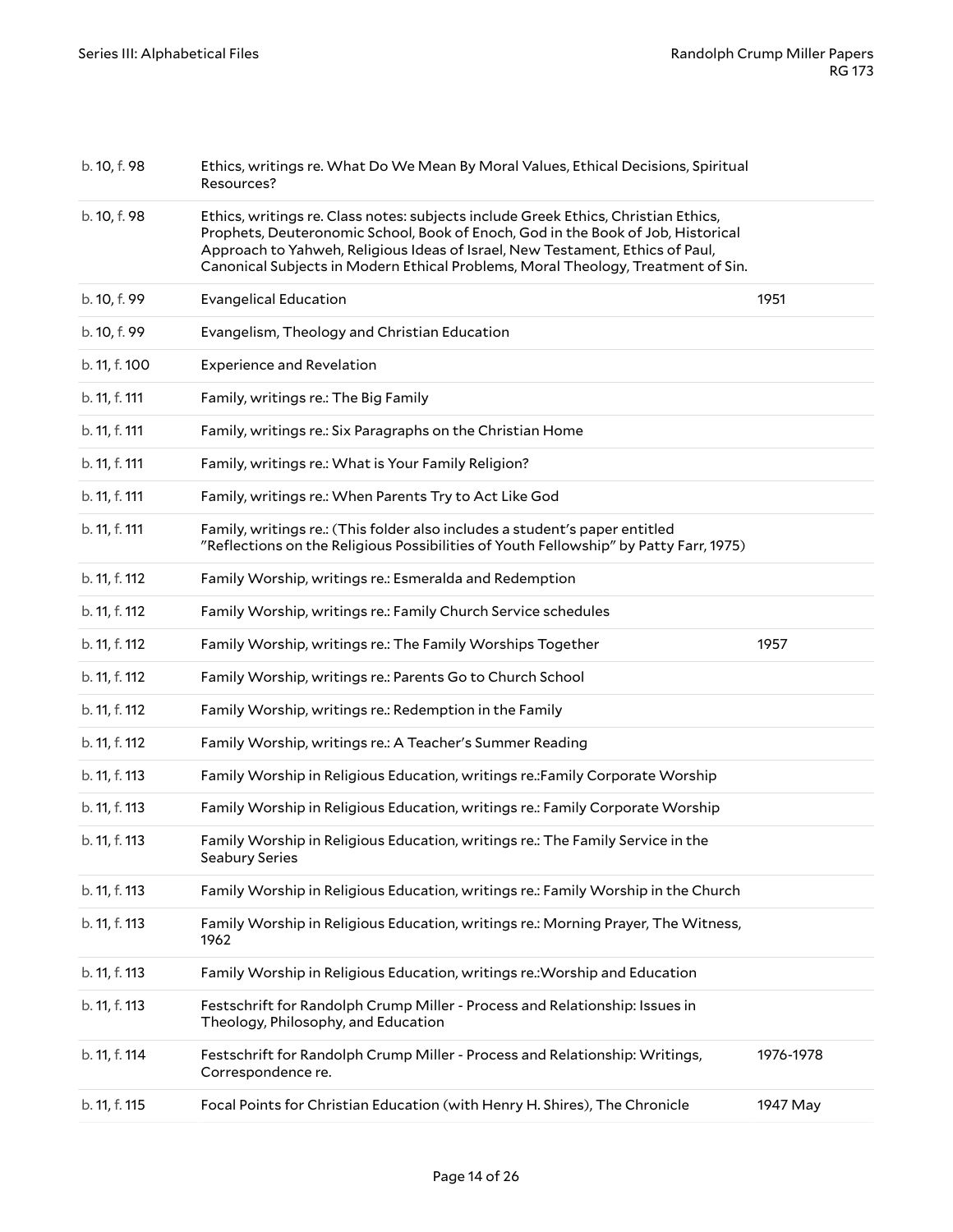| b. 11, f. 116 | Food for the Spirit                                                                                       |             |
|---------------|-----------------------------------------------------------------------------------------------------------|-------------|
| b. 11, f. 117 | For the World of Tomorrow, Christian Century                                                              | 1964 Apr 29 |
| b. 11, f. 118 | General Convention of the Protestant Episcopal Church                                                     | 1949        |
| b. 11, f. 119 | God and Suffering                                                                                         | 1984        |
| b. 11, f. 120 | God and You: preface to Forward Movement daily meditations                                                |             |
| b. 11, f. 121 | God in a World at War: What Can Be Said of the Loving Father?, The Churchman                              | 1940 Feb 15 |
| b. 11, f. 122 | God is What God Does                                                                                      | 1976        |
| b. 11, f. 123 | The God of the Bible                                                                                      |             |
| b. 11, f. 124 | Grace, the Doctrine of: Its Biblical Interpretation                                                       |             |
| b. 11, f. 125 | Graduate School Papers by Miller                                                                          | 1932-1933   |
| b. 11, f. 126 | <b>Gremlins and Christianity</b>                                                                          |             |
| b. 11, f. 126 | Half of His Religion at Three                                                                             |             |
| b. 11, f. 127 | Holidays, writings re.: Christmas Thoughts                                                                |             |
| b. 11, f. 127 | Holidays, writings re.: Thoughts on Thanksgiving                                                          | 1933        |
| b. 11, f. 128 | How I Became a Religious Educator--Or Did I?                                                              |             |
| b. 11, f. 129 | Human Relations and Christian Education                                                                   |             |
| b. 11, f. 130 | A Humanistic Approach to Theism                                                                           | 1933        |
| b. 11, f. 131 | Impressions of Peter Abelard                                                                              | 1940        |
| b. 11, f. 132 | An Introduction to Christian Education: Draft 1 - Chapters 1-7                                            |             |
| b. 12, f. 133 | An Introduction to Christian Education: Draft 1 - Chapters 8-16                                           |             |
| b. 12, f. 134 | An Introduction to Christian Education: Draft 1 - Chapters 17-25, bibliography                            |             |
| b. 12, f. 135 | An Introduction to Christian Education: Draft 2 - Chapters 1-7                                            |             |
| b. 12, f. 136 | An Introduction to Christian Education: Draft 2 - Chapters 8-16                                           |             |
| b. 12, f. 137 | An Introduction to Christian Education: Draft 2 - Chapters 17-25, bibliography                            |             |
| b. 13, f. 138 | James, William, writings re.                                                                              |             |
| b. 13, f. 139 | Jazz, writings re.: Freedom and Jazz, The Witness                                                         | 1946        |
| b. 13, f. 139 | Jazz, writings re.: Theology of Jazz.                                                                     | n.d         |
| b. 13, f. 140 | The Jesus of History and the Church                                                                       |             |
| b. 13, f. 141 | Kant, writings re.: Immanuel Kant's chapter on the Ideal of Pure Reason                                   |             |
| b. 13, f. 142 | Lessons the Children Like: Practical Suggestions for Church School Teachers, The<br>Churchman, 1943 Jan 1 |             |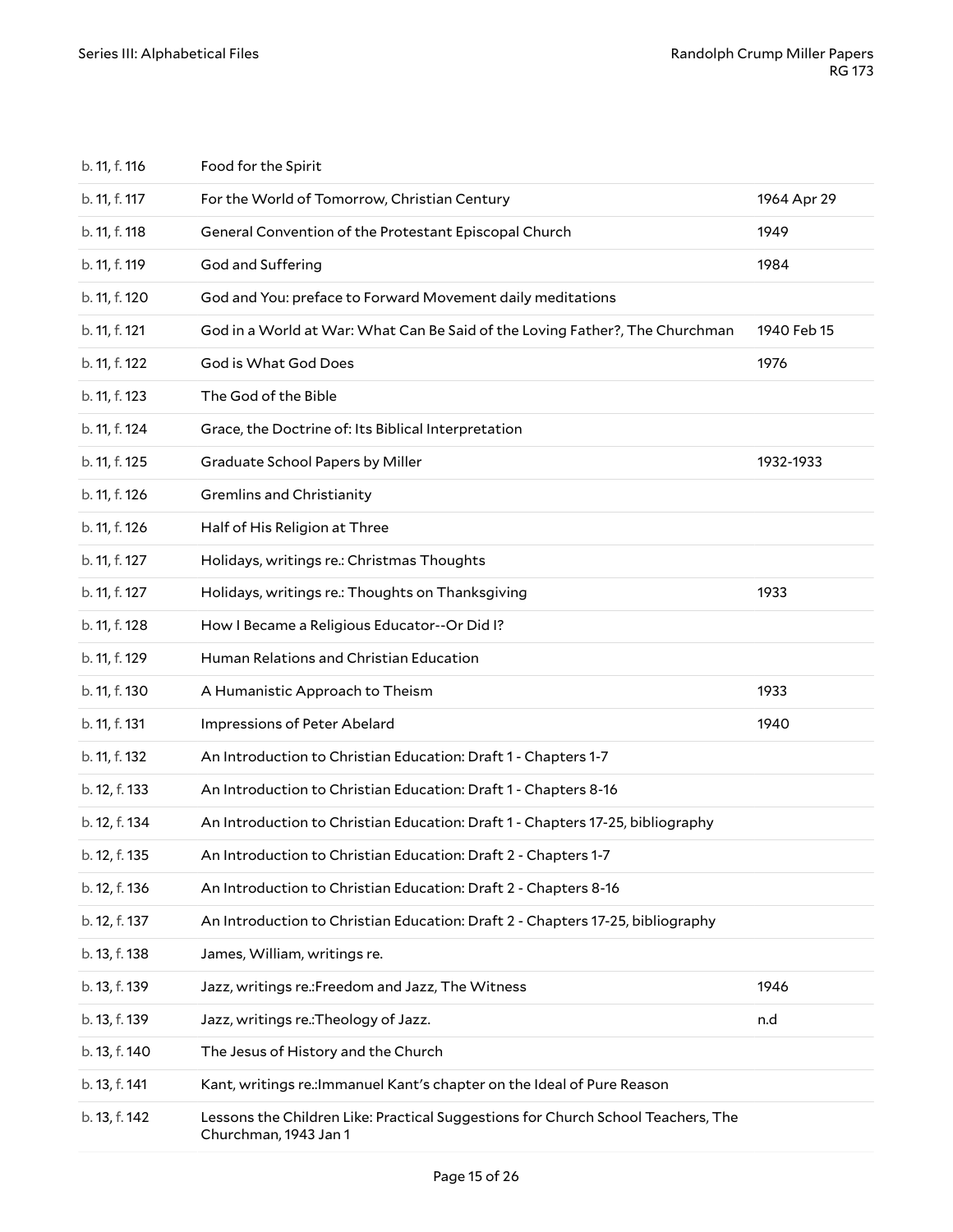| b. 13, f. 143 | Liberalism, writings re.: Has Liberalism a Theology?, 1936                                |
|---------------|-------------------------------------------------------------------------------------------|
| b. 13, f. 143 | Liberalism, writings re.: Liberalism is Not Dead!                                         |
| b. 13, f. 143 | Liberalism, writings re.: Who Are the Liberals?                                           |
| b. 13, f. 143 | Liberalism, writings re.: Liberalism: Method or Creed?, 1936                              |
| b. 13, f. 144 | Linguistic Analysis and Religious Instruction, 1967                                       |
| b. 13, f. 145 | Linguistics, writings re.: Linguistic Models and Christian Education                      |
| b. 13, f. 145 | Linguistics, writings re.: Linguistic Philosophy and Religious Education                  |
| b. 13, f. 146 | Litany for Understanding (used at installation of Brenda Pelc-Faszcza)                    |
| b. 13, f. 146 | A Litany for Union (adapted from Christian Century, 1938 Mar 9, with additions by<br>RCM) |
| b. 13, f. 147 | The Living Church (ed. by RCM), 1942                                                      |
| b. 13, f. 148 | Man Has a Future                                                                          |
| b. 13, f. 149 | Marriage, The Completeness of Life Through, 1930                                          |
| b. 13, f. 150 | Metaphysics, writings re.: A Review of A. E. Taylor's The Faith of a Moralist, 1933       |
| b. 13, f. 151 | The Ministry - A Partnership, The Messenger, 1953 Jun 16                                  |
| b. 14, f. 152 | Ministry - Ordination, writings re.: Do We Need an Ordained Ministry?                     |
| b. 14, f. 152 | Ministry - Ordination, writings re.: The Meaning of the Ordained Ministry                 |
| b. 14, f. 153 | A Modern Quest for God                                                                    |
| b. 14, f. 154 | Moral Behavior for Christians                                                             |
| b. 14, f. 155 | Morning Prayer, The Witness, 1962 Feb 15                                                  |
| b. 14, f. 156 | The Mystery of God, The Witness, 1950 Apr 13                                              |
| b. 14, f. 157 | New Challenges in Religious Education, 1971                                               |
| b. 14, f. 158 | New Curriculum Under Way, The Churchman, 1949 May 15                                      |
| b. 14, f. 159 | The New Naturalism and Christianity, 1940                                                 |
| b. 14, f. 160 | The New Testament and Church Unity                                                        |
| b. 14, f. 161 | New Thinking in Christian Education, Concordia Theological Review, 1965 Feb               |
| b. 14, f. 162 | Not by Bread Alone: Discussion Points                                                     |
| b. 14, f. 163 | Nurture Corner, 1955                                                                      |
| b. 14, f. 164 | O, Principle of Concretion, The Chronicle, 1937 Jan                                       |
| b. 14, f. 165 | The Objective of Christian Education                                                      |
| b. 14, f. 166 | Old Themes in New Dress                                                                   |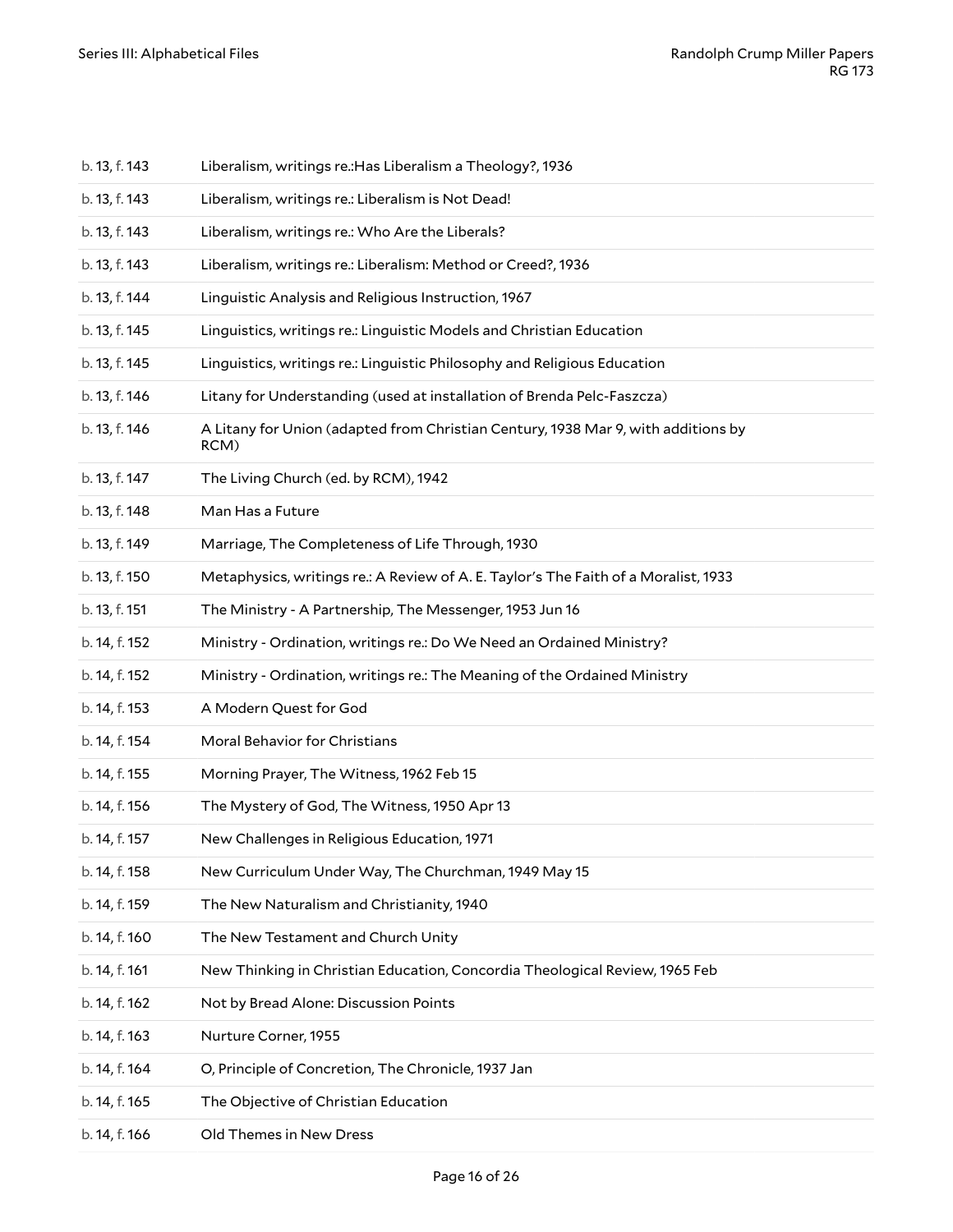| b. 14, f. 167 | Our Common Biblical Heritage, The Witness, 1948 Nov 25                                                                                 |
|---------------|----------------------------------------------------------------------------------------------------------------------------------------|
| b. 14, f. 168 | Our Faith and How We Communicate It, 1956                                                                                              |
| b. 14, f. 169 | Overcoming Our Troubles, The Pulpit, 1945 Apr                                                                                          |
| b. 14, f. 170 | Parents, writings re.: Youth Considers Parents as People, 1965                                                                         |
| b. 14, f. 170 | Parents, writings re.: Speech manuscript, 1963                                                                                         |
| b. 14, f. 171 | Pearson, Karl, writings re.: Karl Pearson's Theory of Knowledge, 1931                                                                  |
| b. 14, f. 172 | Philosophy of Life: Lecture Notes                                                                                                      |
| b. 14, f. 173 | Plato, writings re.: Philebus                                                                                                          |
| b. 14, f. 173 | Plato, writings re.: Republic                                                                                                          |
| b. 14, f. 174 | The Prayer Book and the Red Network: A Volume Which is "Profoundly<br>Subversive", The Churchmen, 1945 Nov 15                          |
| b. 14, f. 175 | Prayer in Wartime, The Christian Century, 1942 Nov 25                                                                                  |
| b. 15, f. 176 | Prayers, miscellaneous                                                                                                                 |
| b. 15, f. 177 | Preaching, The Theological Content of (outline of course)                                                                              |
| b. 15, f. 178 | Process Theology, writings re.: Empiricism and Process Theology                                                                        |
| b. 15, f. 178 | Process Theology, writings re.: Process, Evil and God                                                                                  |
| b. 15, f. 178 | Process Theology, writings re.: Readings in Process Thinking                                                                           |
| b. 15, f. 179 | Prophets, writings re.: A Congressional Investigation of the Prophets                                                                  |
| b. 15, f. 179 | Prophets, writings re.: God and the Nations                                                                                            |
| b. 15, f. 179 | Prophets, writings re.: The Relevance of the Prophets                                                                                  |
| b. 15, f. 180 | Psychology of Religion, writings re.: A Comparative Study of the Psychological<br>Needs Answered By Fundamentalism and Modernism, 1933 |
| b. 15, f. 180 | Psychology of Religion, writings re.: Humanism and Religion, 1932                                                                      |
| b. 15, f. 181 | Psychology of Religion, writings re.: Psychological Criticisms of Religion, God and<br>Prayer, 1933                                    |
| b. 15, f. 181 | Psychology of Religion, writings re.: A Psychological Approach to the Problem of<br>Religious Disillusionment, 1933                    |
| b. 15, f. 181 | Psychology of Religion, writings re.: The Idea of Yahweh in the Light of Modern<br>Epistemological and Psychological Studies           |
| b. 15, f. 182 | Religious Education: Some Favorite Issues (RCM, ed.), 1958-1978                                                                        |
| b. 15, f. 183 | Religious Education in the U.S.A., Writings re. (by RCM and others)                                                                    |
| b. 15, f. 184 | Religious Education Today and Tomorrow, Reflection, 1981                                                                               |
| b. 15, f. 185 | Religion Is Any Subject, 1957, 1985                                                                                                    |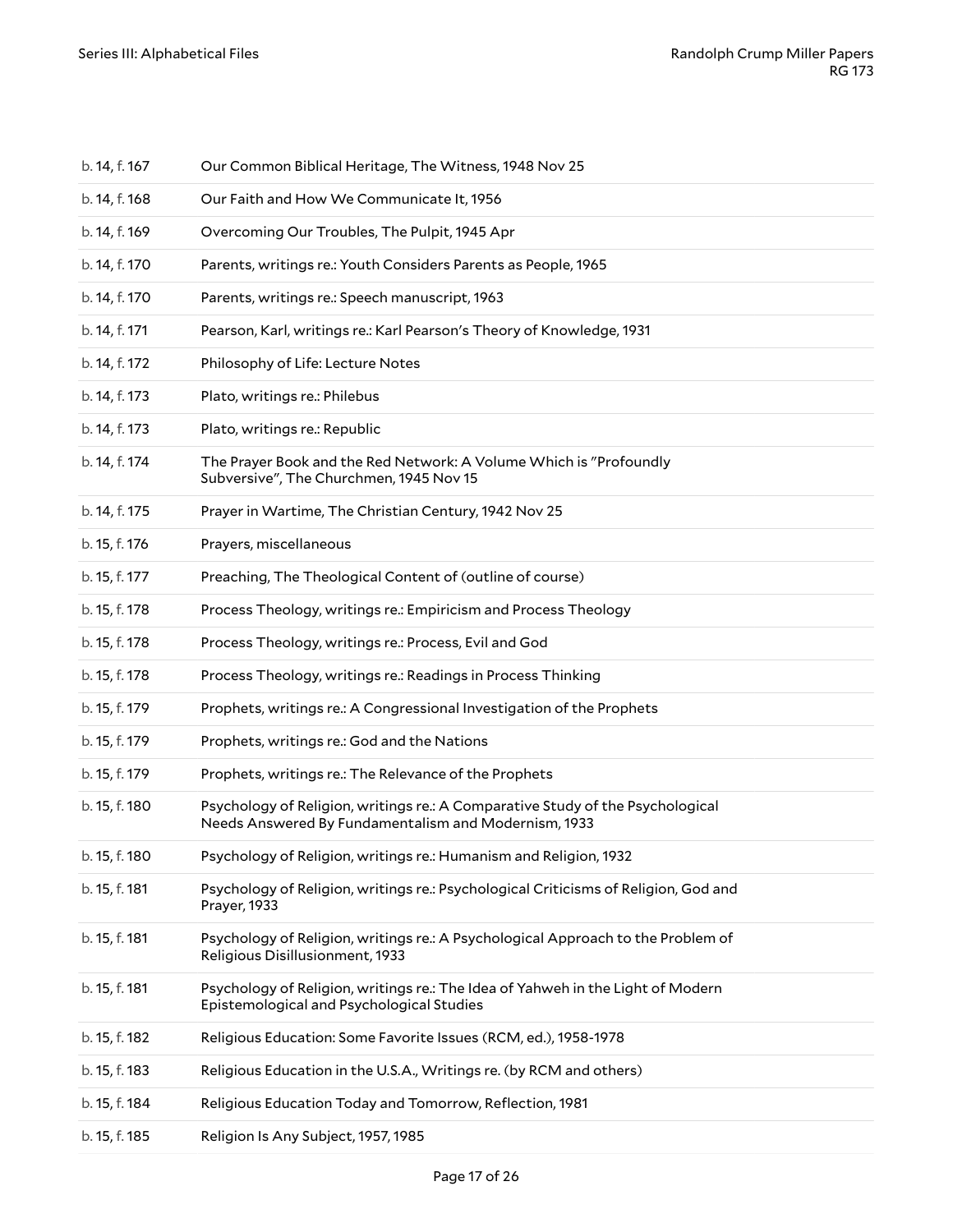| b. 15, f. 186 | Resetting Our Sights in Christian Education, Concordia Theological Monthly, 1965<br>Mar                           |                       |
|---------------|-------------------------------------------------------------------------------------------------------------------|-----------------------|
| b. 15, f. 187 | Seabury Series, 1949-1955, n.d.                                                                                   |                       |
| b. 15, f. 188 | Secondary Schools and Christian Education: Facing the Mystery of Middle<br>Adolescence, The Churchman, 1943 Aug 1 |                       |
| b. 15, f. 189 | Second-Rate Preachers and the Seminaries                                                                          |                       |
| b. 15, f. 190 | Sermons, miscellaneous, 1933-1938, n.d.                                                                           |                       |
| b. 15, f. 191 | Sermons, miscellaneous, 1942-1951, n.d.                                                                           |                       |
| b. 15, f. 192 | Sermons, writings re.: Bible                                                                                      |                       |
| b. 15, f. 193 | Sermons, writings re.: Christian Education                                                                        |                       |
| b. 15, f. 194 | Sermons, writings re.: Church                                                                                     |                       |
| b. 15, f. 195 | Sermons, writings re.: Church Year                                                                                |                       |
| b. 16, f. 196 | Sermons, writings re.: Dialogue                                                                                   |                       |
| b. 16, f. 197 | Sermons, writings re.: God and the Nations                                                                        |                       |
| b. 16, f. 198 | Sermons, writings re.: Love                                                                                       |                       |
| b. 16, f. 199 | Sermons, writings re.: Practical and Personal                                                                     |                       |
| b. 16, f. 200 | Sermons, writings re.: Prayer Book                                                                                |                       |
| b. 16, f. 201 | Sermons, writings re.: Social                                                                                     |                       |
| b. 16, f. 202 | The Shakespeare of the Prayer Book, The Southern Churchman, 1949 Aug 13                                           |                       |
| b. 16, f. 203 | Some Thoughts on College Problems, 1937 or 1938                                                                   |                       |
| b. 16, f. 204 | Son of Man                                                                                                        |                       |
| b. 16, f. 205 | Speeches: Editors Section - How do we define "Commitment" in relation to<br>children and youth?                   |                       |
| b. 16, f. 205 | Speeches: Children's Section - The family speaks: The Church Listens, I. and II.                                  |                       |
| b. 16, f. 206 | Spinoza, writings re.: Religion and Spinoza, 1932                                                                 |                       |
| b. 16, f. 207 | Spirituality and the Religious Educator, 1984                                                                     |                       |
| b. 16, f. 208 | Sprachmodelle und Religionsunterricht, Theologia Practica, 1968 Apr                                               |                       |
| b. 16, f. 209 | Streamlining the Church: The Same Destination But Better Equipment, The<br>Churchman, 1942                        |                       |
| b. 16, f. 210 | Sunday School, writings re.: Should I Force My Child to Attend Church School?                                     |                       |
| b. 16, f. 210 | Sunday School, writings re.: Report on St. Paul's Program of Christian Education                                  |                       |
| b. 27, f. 2   | Syllabi from courses taught at Church Divinity School of the Pacific                                              | 1947-1948, no<br>date |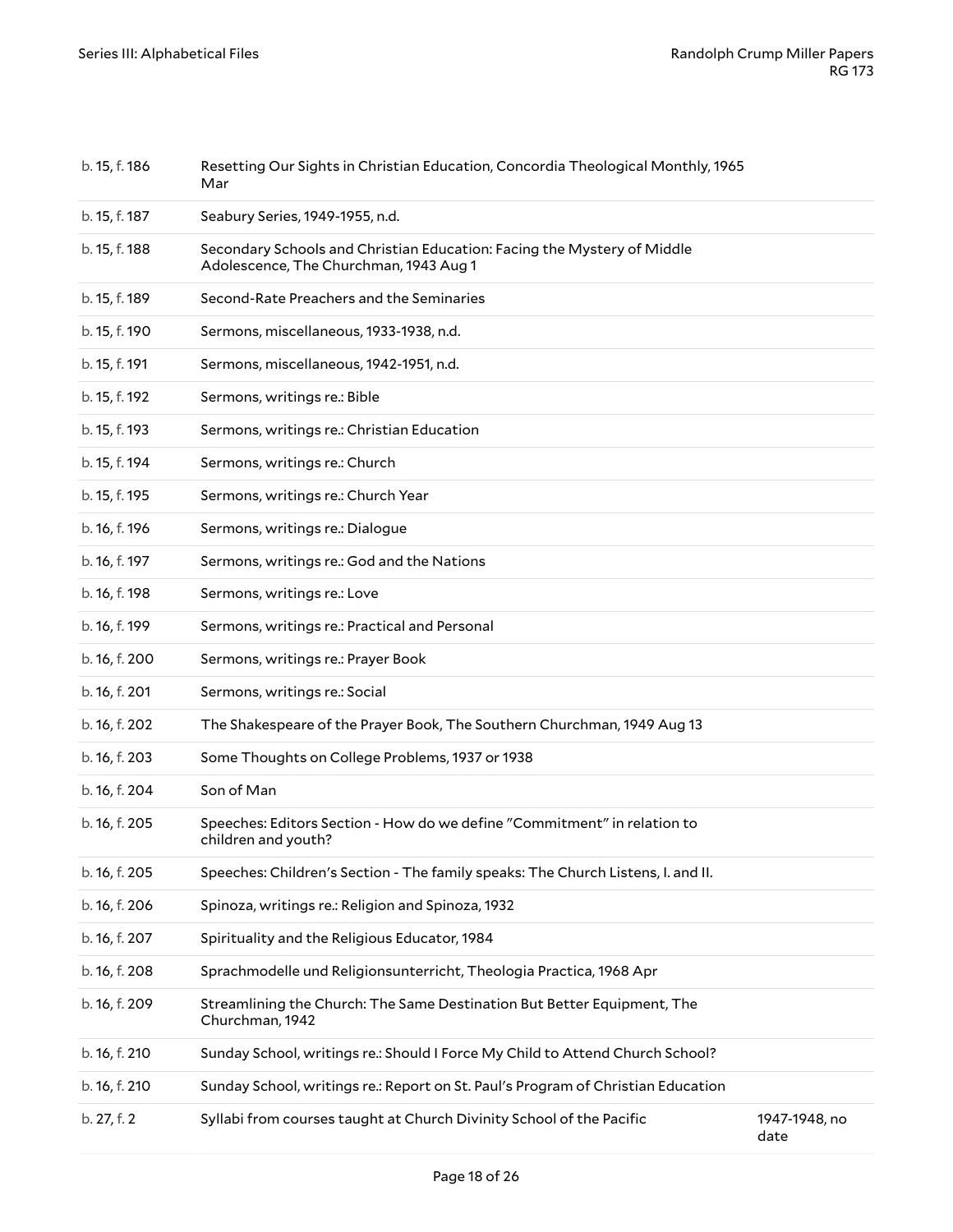| b. 16, f. 211 | Systematic Theology / Religion and Contemporary Philosophy: General Reading<br>Report, 1933                                                                                                                   |
|---------------|---------------------------------------------------------------------------------------------------------------------------------------------------------------------------------------------------------------|
| b. 16, f. 212 | The Teacher Teaches - Radio Broadcast, Teacher Training Institute, 1954 Oct 12                                                                                                                                |
| b. 16, f. 212 | Teaching to Create Faith                                                                                                                                                                                      |
| b. 16, f. 213 | The Teaching Mission of the Church                                                                                                                                                                            |
| b. 16, f. 214 | Temple, William, writings re. and class notes: Statesmanship in the Church                                                                                                                                    |
| b. 16, f. 214 | Temple, William, writings re. and class notes: William Temple: Anglican Bishop,<br>Social Reformer                                                                                                            |
| b. 16, f. 214 | Theological Education, writings re.: William Temple? When he first sought<br>ordination, he was refused                                                                                                       |
| b. 16, f. 215 | Theological Education, writings re.: For the World of Tomorrow                                                                                                                                                |
| b. 16, f. 215 | Theological Education, writings re.: Some Thoughts on Theological Education                                                                                                                                   |
| b. 16, f. 215 | Theological Education, writings re.: Standards of Instruction in Theological<br>Schools (included in Minutes of the Fourth Pacific Regional Conference of the<br>American Association of Theological Schools) |
| b. 16, f. 215 | Theological Education, writings re.: Theological Education for Tomorrow's Church                                                                                                                              |
| b. 16, f. 215 | Theological Education, writings re.: Theological Education for Tomorrow's World                                                                                                                               |
| b. 16, f. 215 | Theological Education, writings re.: (This folder also includes Yale's Committee<br>on Professional Studies Study of Grading Practices, 1954-1955 - listing of grade<br>distributions)                        |
| b. 16, f. 216 | Theological Education, writings re.: Theologies and Clinics, The Churchman, 1937<br>Mar 15 (Easter)                                                                                                           |
| b. 16, f. 217 | Theological Education, writings re.: Theology, writings re.: The Christian Hope in<br>Relation to the Church Situation Today                                                                                  |
| b. 16, f. 217 | Theological Education, writings re.: Theology, writings re.: The Doctrine of Grace:<br>Its Biblical Interpretation                                                                                            |
| b. 16, f. 217 | Theological Education, writings re.: Theology, writings re.: Modern Conceptions of<br>God                                                                                                                     |
| b. 16, f. 217 | Theological Education, writings re.: Theology, writings re.: The Relationship of<br>Theology to the Understanding of Children                                                                                 |
| b. 16, f. 217 | Theological Education, writings re.: Theology, writings re.: Value-Theory and<br><b>Empirical Theology</b>                                                                                                    |
| b. 16, f. 218 | Theological Education, writings re.: Theology, American, writings re.: Religious<br>Realism in America                                                                                                        |
| b. 16, f. 218 | Theological Education, writings re.: Theology, American, writings re.: Some Trends<br>in American Theology                                                                                                    |
| b. 16, f. 218 | Theological Education, writings re.: Theology in Transition                                                                                                                                                   |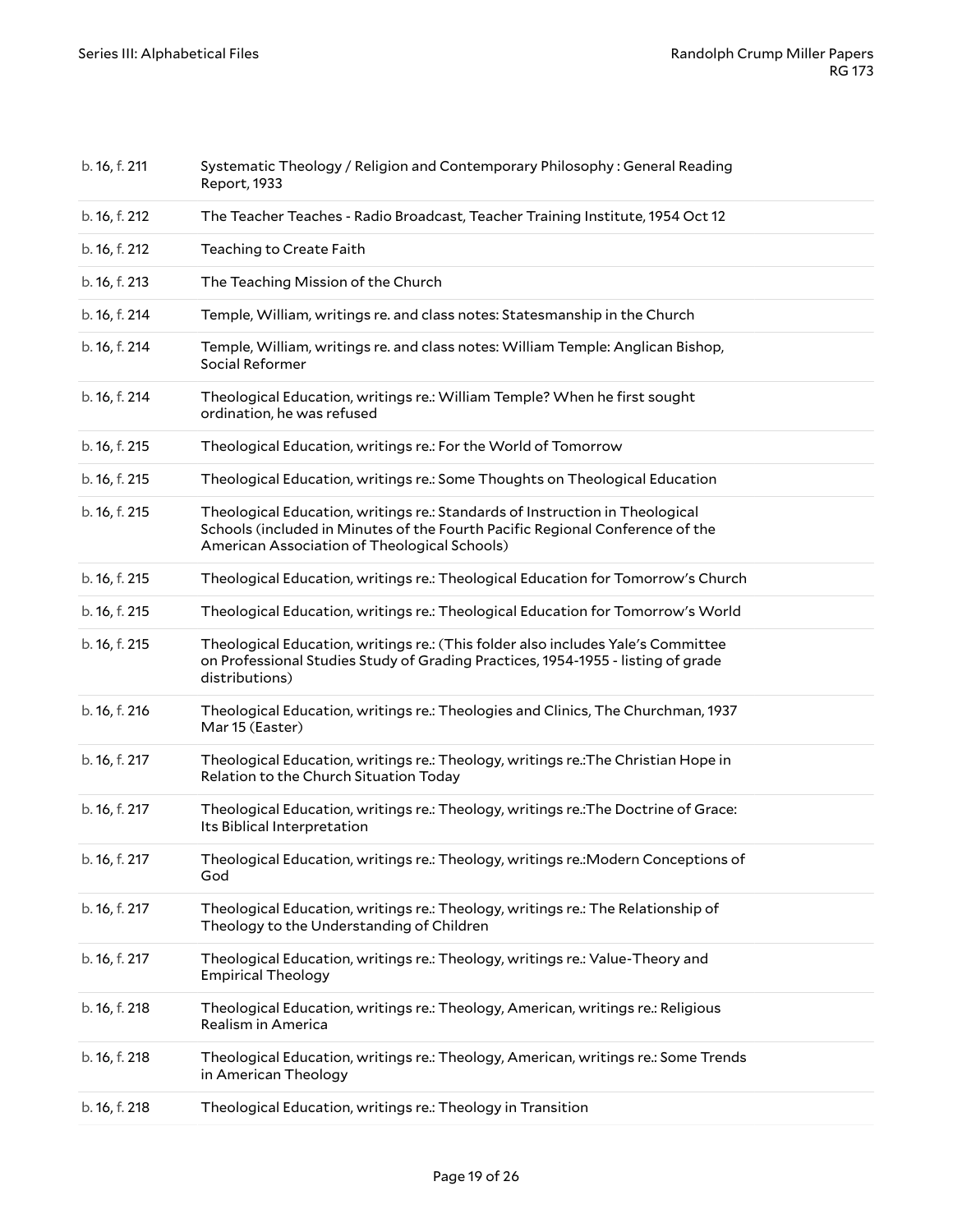| b. 16, f. 219 | Theological Education, writings re.: Theology and Religious Education                                                                      |
|---------------|--------------------------------------------------------------------------------------------------------------------------------------------|
| b. 16, f. 220 | Theological Education, writings re.: Theology and the Future of Religious<br>Education, Religious Education, 1977 Jan-Feb                  |
| b. 17, f. 221 | Theological Education, writings re.: Theology in the Background                                                                            |
| b. 17, f. 222 | Theological Education, writings re.: Things Are Happening at the Pacific, The<br>Witness, 1949 Jan 20                                      |
| b. 17, f. 223 | Theological Education, writings re.: The Upper Room, writings for                                                                          |
| b. 17, f. 224 | Theological Education, writings re.: What is Christianity?, 1939                                                                           |
| b. 17, f. 225 | Theological Education, writings re.: What the Seminaries are Trying to Do, The Los<br>Angeles Churchman, 1941 Mar                          |
| b. 17, f. 226 | Theological Education, writings re.: What the Young Cleric Studies, The Los<br>Angeles Churchman, 1938 Jan                                 |
| b. 17, f. 227 | Theological Education, writings re.: "Why I Don't Go to Church": Comments on a<br>Subject Still Being Discussed, The Churchman, 1941 Mar 1 |
| b. 17, f. 228 | Theological Education, writings re.: Why Morning Prayer                                                                                    |
| b. 17, f. 229 | Theological Education, writings re.: Why the Holy Catholic Church is Protestant                                                            |
| b. 17, f. 229 | Theological Education, writings re.: Why the Protestant Episcopal Church is<br>Catholic                                                    |
| b. 17, f. 230 | Theological Education, writings re.: Weighman's Use of Empirical Method<br>(includes correspondence with Wieman)                           |
| b. 17, f. 231 | Theological Education, writings re.: Women in the Church (Commencement<br>Address, St. Margaret's House, June 4, 1952)                     |
| b. 17, f. 232 | Theological Education, writings re.: Worship and Process Philosophy, 1976-1980                                                             |
| b. 17, f. 233 | Theological Education, writings re.: Yale Interprets the News, 1952 Sep 28; 1953<br>Apr 5                                                  |
| b. 17, f. 234 | Theological Education, writings re.: YMCA Assembly on Work with Youth: A<br>Working Faith for the YMCA                                     |
| b. 17, f. 234 | Theological Education, writings re.: YMCA Assembly on Work with Youth: The<br>Responsibility of Our Role in Christian Education, 1953      |
| b. 17, f. 235 | Theological Education, writings re.: YMCA Lectures, 1950s: I. How Theology<br>Affects Education                                            |
| b. 17, f. 235 | Theological Education, writings re.: YMCA Lectures, 1950s: II. The Bible in Today's<br>World                                               |
| b. 17, f. 235 | Theological Education, writings re.: YMCA Lectures, 1950s: III. A Working Faith for<br>the YMCA                                            |
| b. 17, f. 236 | Theological Education, writings re.: You Need the Church (edited for Forward<br>Movement), 1952 or 1953                                    |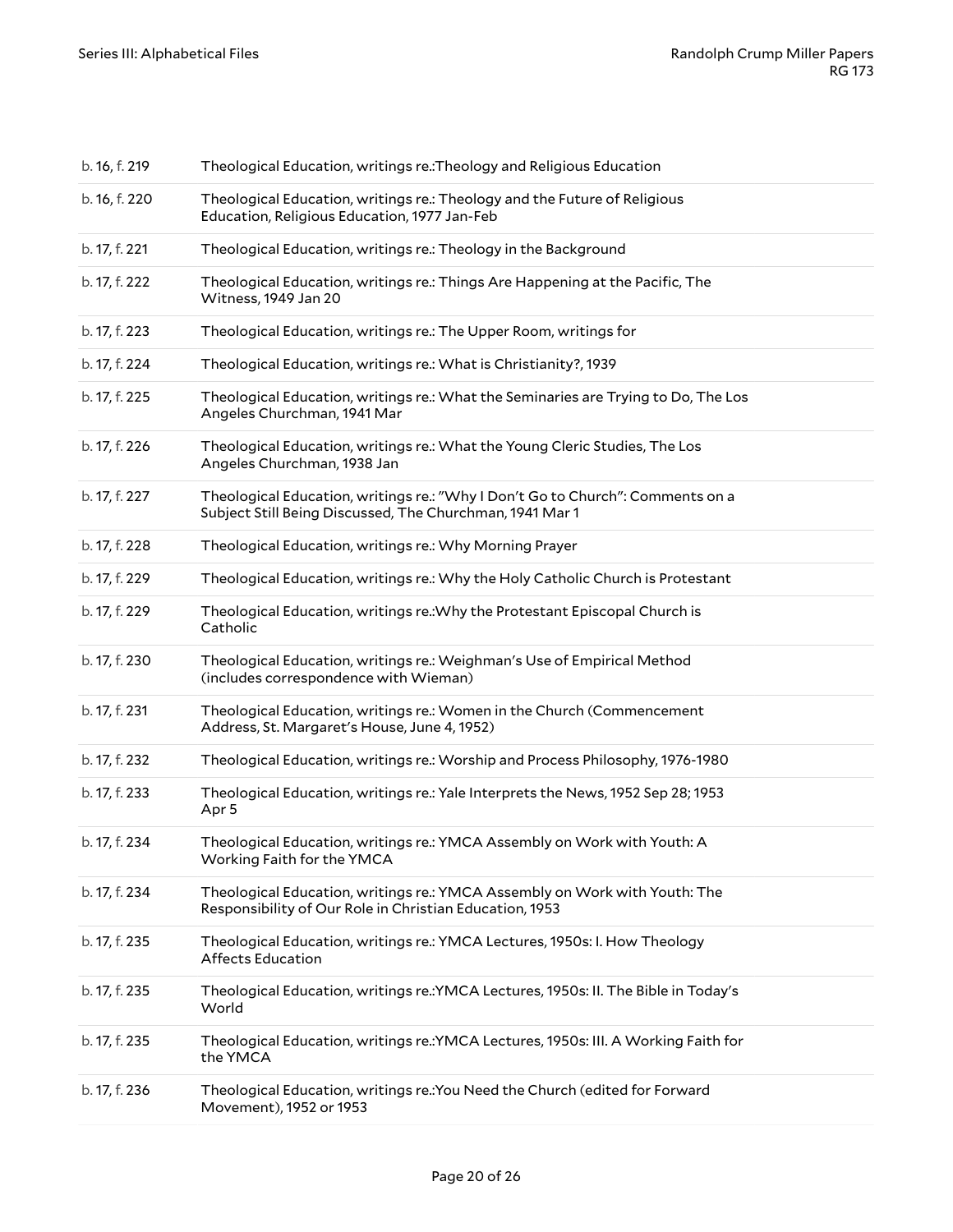#### <span id="page-20-0"></span>**Series IV: Scrapbooks**

b. 17, f. 237-239 9 scrapbooks containing miscellaneous articles, reviews and biographical information, 1935-1987.

b. 18, f. 240-241 Scrapbooks (continued)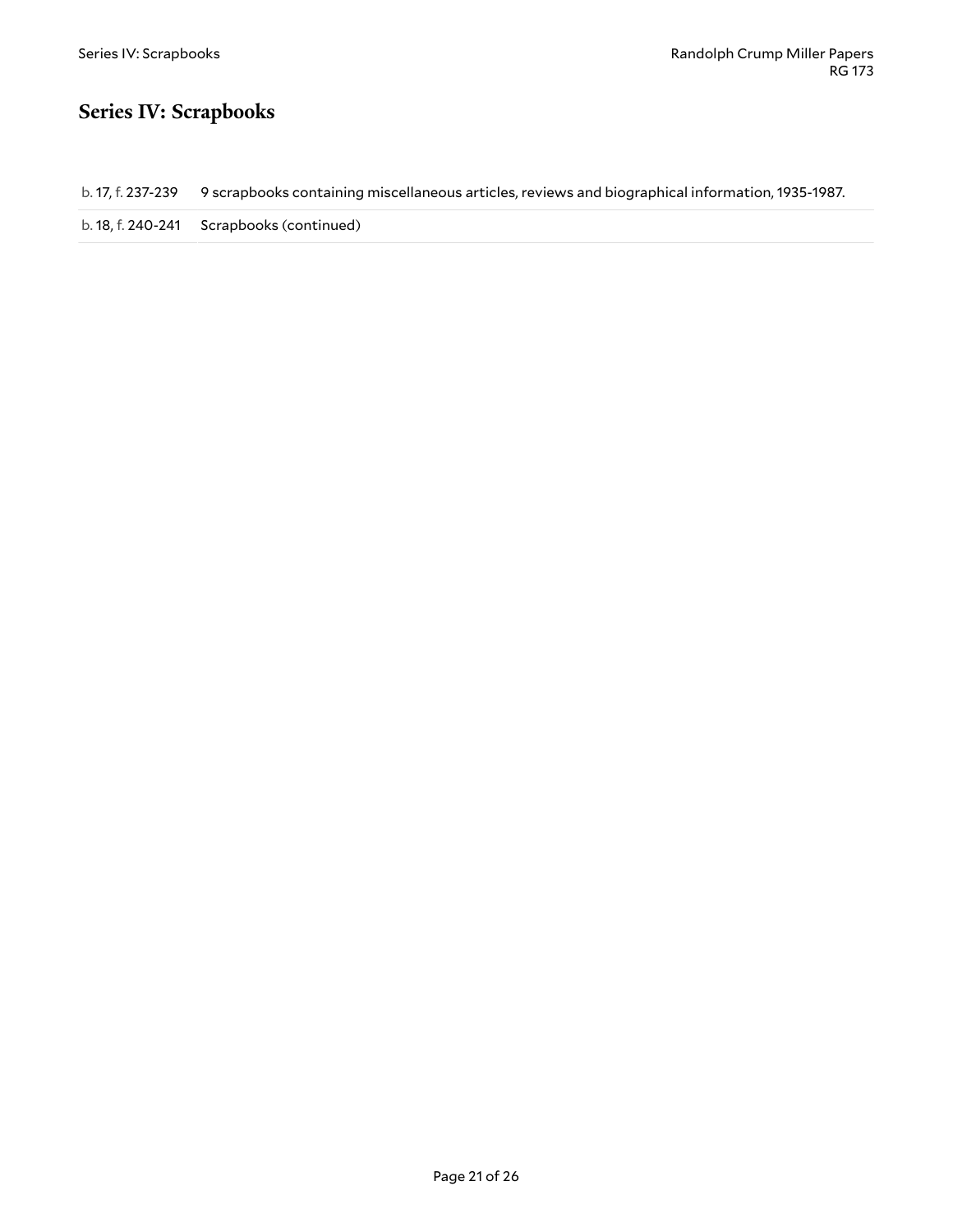#### <span id="page-21-0"></span>**Series V: Notes**

| b. 18, f. 242 | Theology and Moral values; Christian Education around the world                                                                          |
|---------------|------------------------------------------------------------------------------------------------------------------------------------------|
| b. 18, f. 243 | New Haven Memorial Society; Soaring; When family is family                                                                               |
| b. 18, f. 244 | Secularism and Process theology                                                                                                          |
| b. 18, f. 245 | Talking about God; The State of the disciple; The Use and misuse of Religious Language                                                   |
| b. 18, f. 246 | Pastoral Prayers; Wartime prayers; Prayers for the Jews and Christians                                                                   |
| b. 18, f. 247 | Religious Education in Community; The Church and Christian Education; Tweedy (1868-1953)                                                 |
| b. 18, f. 248 | The fragile earth; Women and resurrection; The Sabbath                                                                                   |
| b. 18, f. 249 | Christian Education as Theological discipline and Method; Commencement address: Women in the<br>Church; How do we decide what we believe |
| b. 19, f. 250 | If I should die before I wake up; Is loyalty to the church enough; Man's hope                                                            |
| b. 19, f. 251 | Lent to the Episcopalian; Fundamentals of the Christian Teachings                                                                        |
| b. 19, f. 252 | A biblical dictator; The only gospel; Man, good and evil                                                                                 |
| b. 19, f. 253 | God the source of power; Decently and in order; Riding two horses                                                                        |
| b. 19, f. 254 | The family speaks out; Revelation, relevance and relationship; How the Church can help families                                          |
| b. 19, f. 255 | Where is your loyalty; Vocational Giving; Is repentance artificial                                                                       |
| b. 19, f. 256 | Negative and Positive religion; Whose Children are we; There will be some changes made                                                   |
| b. 19, f. 257 | The Psychology of hate; Lift up your hearts; Search your hearts                                                                          |
| b. 20, f. 258 | Looking unto God; This is my body; Talking to God                                                                                        |
| b. 20, f. 259 | Liberalism is natural; Your Star; When religion meant something                                                                          |
| b. 20, f. 260 | God as idea and as living; Unless God blesses the deed; My first Communion                                                               |
| b. 20, f. 261 | Lincoln, the war and ourselves; The teaching function of the Church; You and the Church                                                  |
| b. 20, f. 262 | Questions Jesus asked; The Bible speaks to our day; Do you believe in the coming of Jesus                                                |
| b. 20, f. 263 | A New year; Letters but no Post office; God and Christmas                                                                                |
| b. 21, f. 264 | Make the lost world your home                                                                                                            |
| b. 21, f. 265 | Is the world getting any better; Does the Church bury it's talents; Why do you give thanks                                               |
| b. 21, f. 266 | The offering to the Jerusalem Church; Cheap and Costly grace                                                                             |
| b. 21, f. 267 | Moral behavior for Christians                                                                                                            |
| b. 21, f. 268 | Wise and foolish Virgins; A Christian Fellowship in a secular world; The resurrection of the dead                                        |
| b. 21, f. 269 | Shakespeare of the prayer book; As a father pitieth his children; Do you believe in immortality                                          |
| b. 21, f. 270 | 65th Anniversary of Religious Education; The Lord's Prayer; Practical Personal Religion                                                  |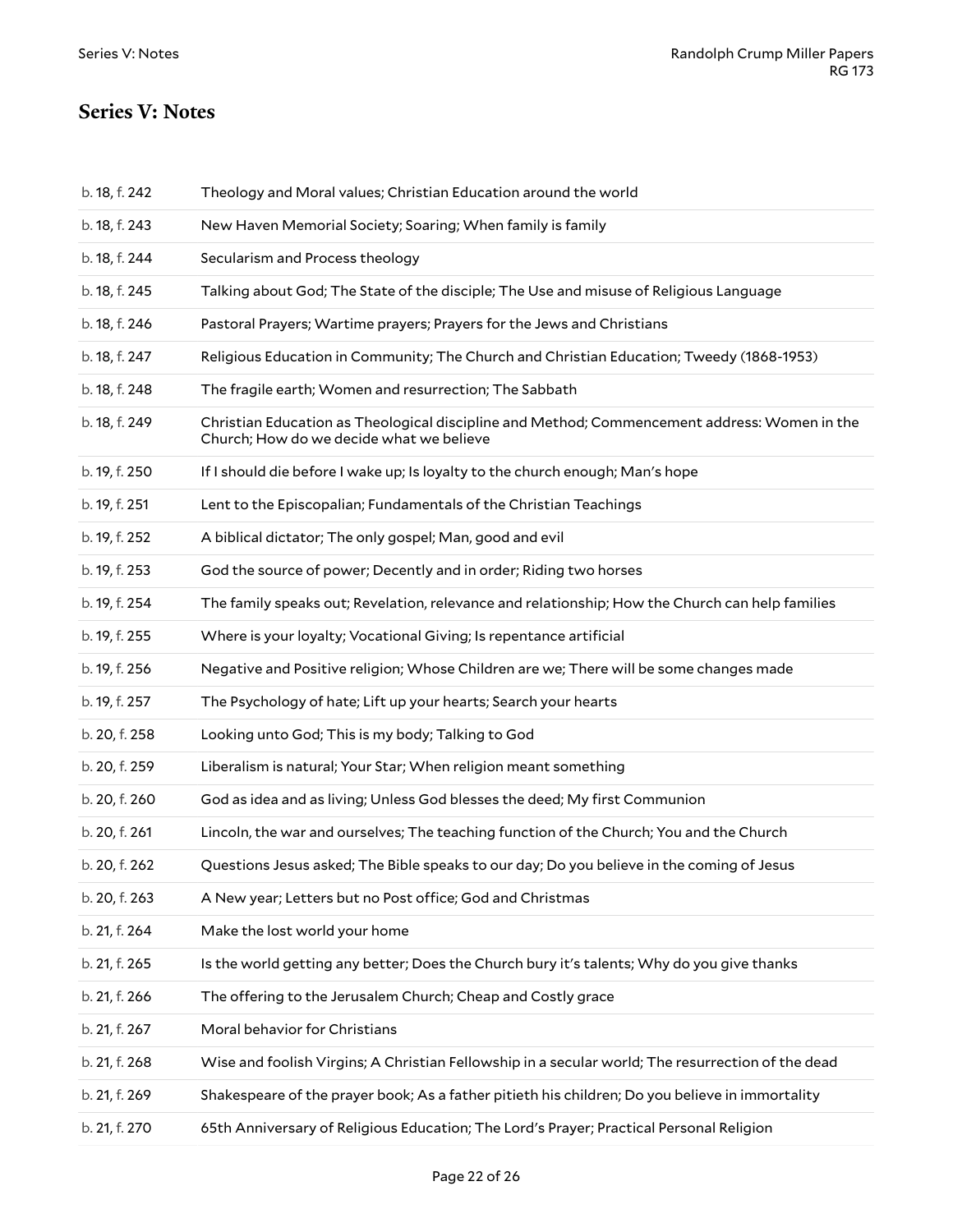| b. 21, f. 271 | The testing of your faith; Major notes of our faith; The Ministry                           |
|---------------|---------------------------------------------------------------------------------------------|
| b. 21, f. 272 | The Kings Highway; The art of dying; What is the name of God                                |
| b. 21, f. 273 | A Platform for free discussion of Religious Education Issues and their bearing on Education |
| b. 21, f. 274 | Untitled Papers or notes                                                                    |
| b. 21, f. 275 | Newspaper clippings - Extracts                                                              |
| b. 24, f. 293 | Articles about RCM; two postcards written to his children                                   |
|               |                                                                                             |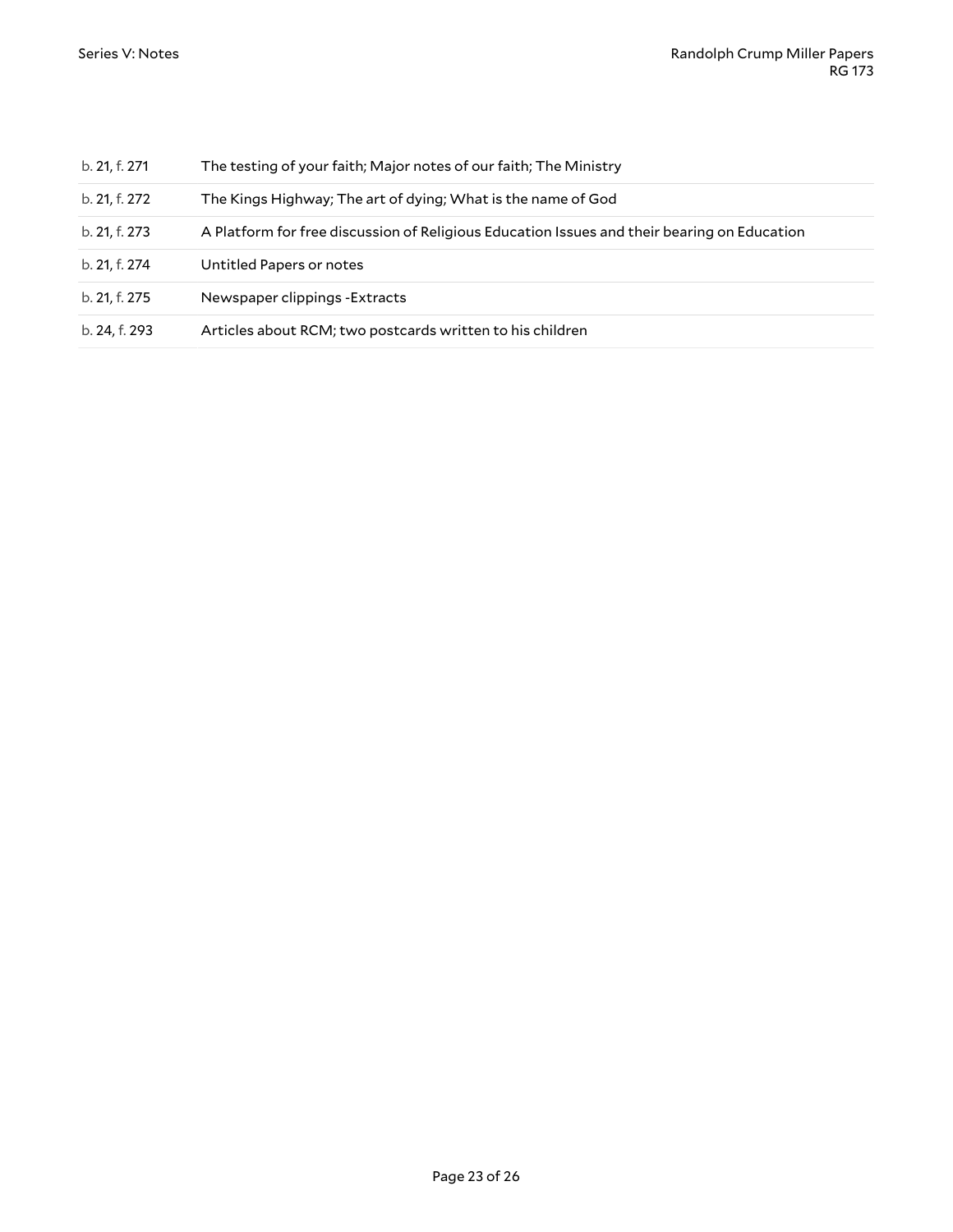#### <span id="page-23-0"></span>**Series VI: Audio-Visual Material**

| b. 22, f. 276 | A life in Education; A Conversation with Randolph Crump Miller; Video Tape Part 1; A Personal<br>Spiritual Pilgrimage |
|---------------|-----------------------------------------------------------------------------------------------------------------------|
| b. 22, f. 277 | Video tape Part 3; Mapping the Flow of Religious Education                                                            |
| b. 22, f. 278 | Video Tape Part 4; The Role of Theology in Religious Education                                                        |
| b. 22, f. 279 | Video Tape Part 5; Cutting Edge Issues in Religious Education                                                         |
| b. 23, f. 280 | Audio Tape Part 1; Theology of Jazz                                                                                   |
| b. 23, f. 281 | Audio Tape Part 2; Theology of Jazz                                                                                   |
| b. 23, f. 282 | Audio Tape; untitled                                                                                                  |
| b. 23, f. 283 | Audio Tape; untitled                                                                                                  |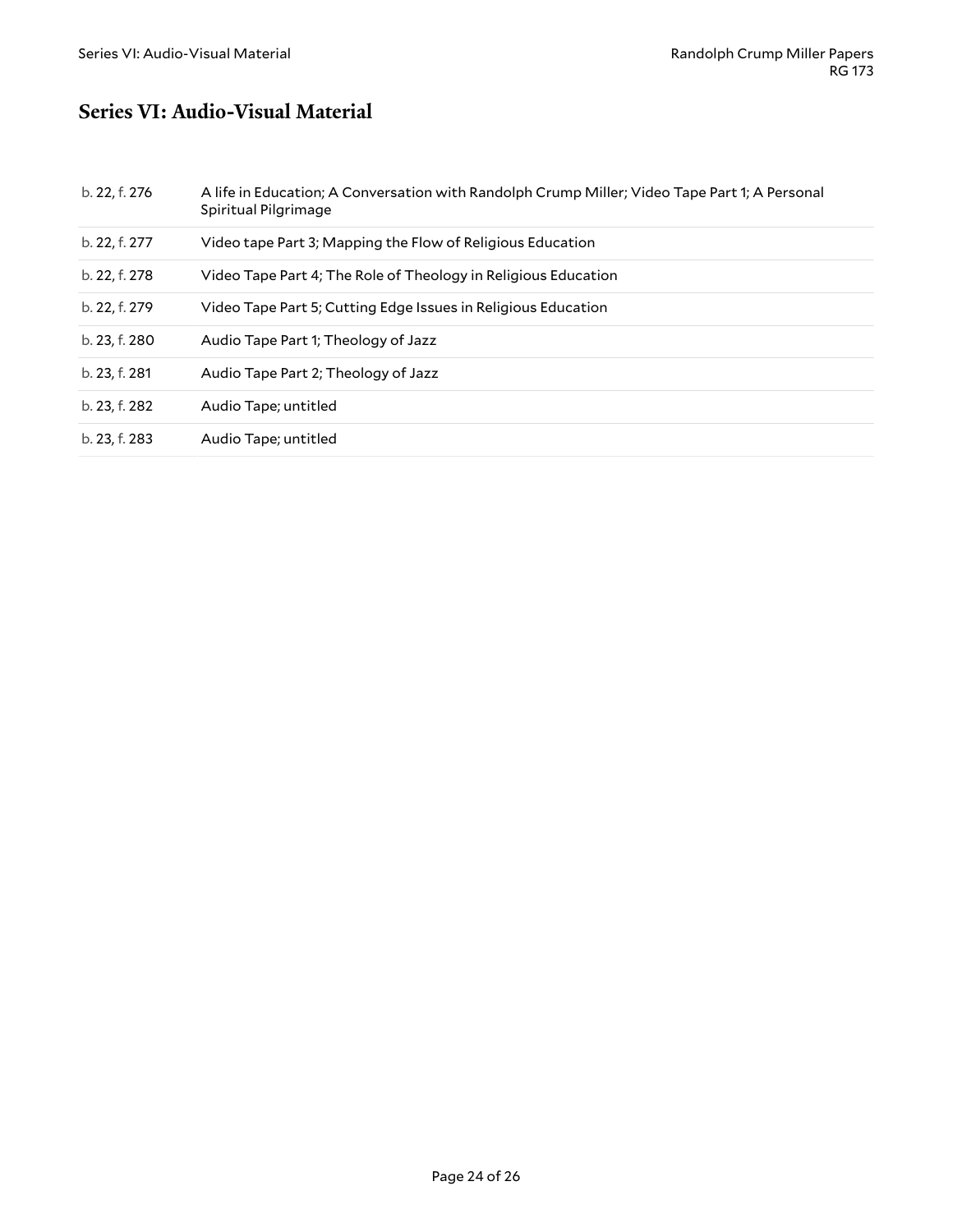# <span id="page-24-0"></span>**Series VII: Biographical Material**

| b. 25, f. 298 | Correspondence - general                                                                                                                  | 1952-1974, 1984,<br>n.d. |
|---------------|-------------------------------------------------------------------------------------------------------------------------------------------|--------------------------|
| b. 25, f. 299 | Correspondence re. Miller's appointment as Writer-Consultant to the Divinity of<br>Curriculum Development, Protestant Episcopal Church    |                          |
| b. 26, f. 19  | Letters primarily to RCM<br>Including from Seelye Bixler, Douglas Macintosh, Nicholas Piediscalzi, Harold B.<br>Whiteman, Jr, and others. | 1941-1981                |
| b. 25, f. 300 | Biographical documentation                                                                                                                |                          |
| b. 25, f. 301 | Newspaper clippings, articles, brochures about Miller                                                                                     | 1947-1964, 1982,<br>n.d. |
| b. 25, f. 302 | Re. Miller's faculty appointment and retirement                                                                                           |                          |
| b. 26, f. 15  | Articles about RCM                                                                                                                        | 1942-1983                |
| b. 26, f. 16  | Trbutes to RCM by Iris Cully, Ruth A. Dudley, Sara Little, William Muehl                                                                  | 1978, no date            |
| b. 26, f. 17  | News clippings about RCM                                                                                                                  | 1977, 1981               |
| b. 26, f. 18  | Notices of lectures; testimonial from Religious Education Association                                                                     | 1964, 1978               |
| b. 26, f. 18  | Notice of RCM as Fellow Emeritus for life of Timothy Dwight College                                                                       | 1981                     |